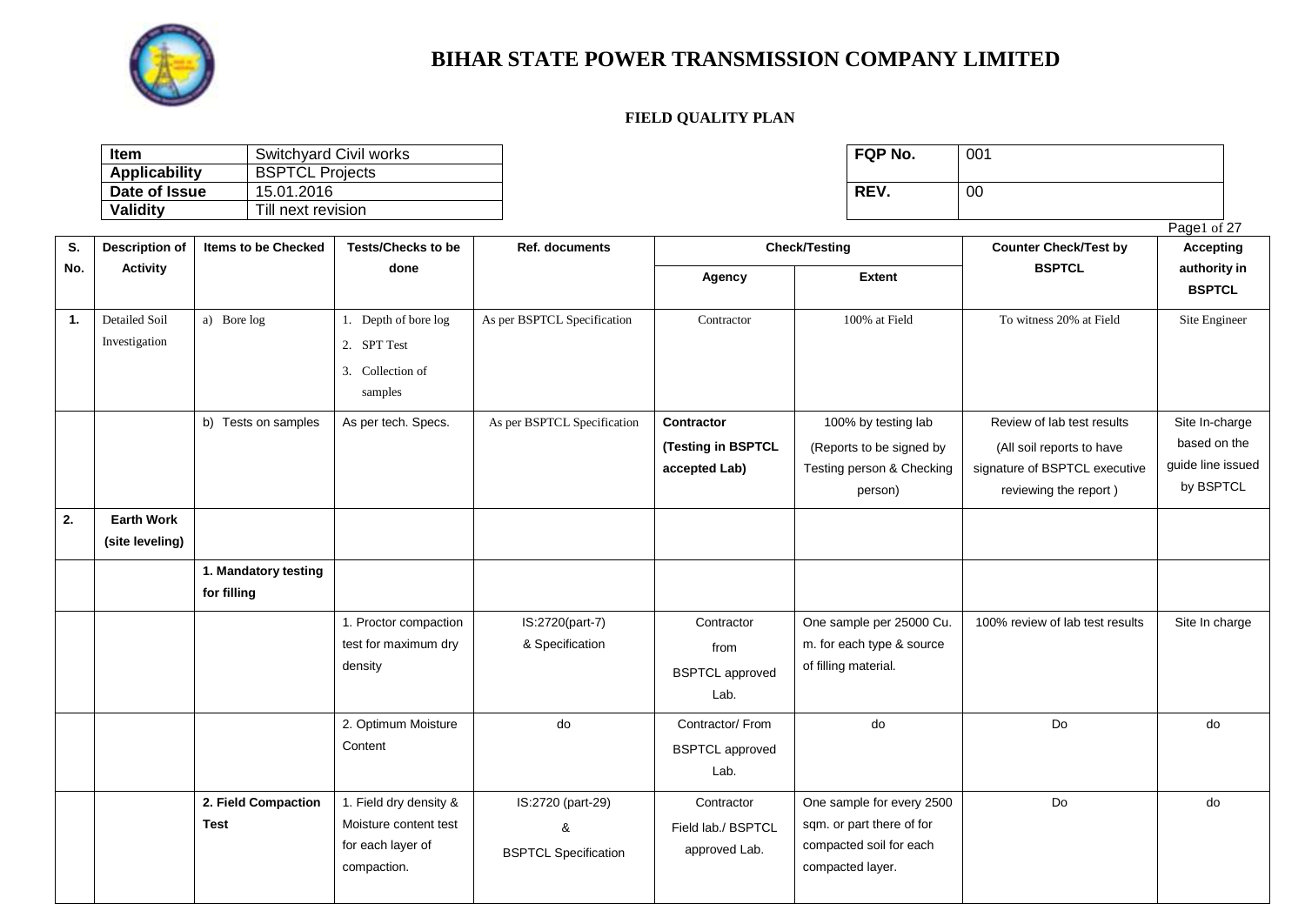

| <b>Item</b>   | Switchyard Civil works | <b>FQP No.</b> | 001 |
|---------------|------------------------|----------------|-----|
| Applicability | <b>BSPTCL Projects</b> |                |     |
| Date of Issue | 15.01.2016             | <b>REV</b>     | 00  |
| Validity      | Till next revision     |                |     |

| FQP No. | 001 |
|---------|-----|
| REV.    | 00  |

|           |                                                     |                              |                                                                     |                                                                                                                                                                                                                                                        |                                                                                                  |                                                                                   |                                                                                                                                                                                                                                                             | Page2 of 27                      |
|-----------|-----------------------------------------------------|------------------------------|---------------------------------------------------------------------|--------------------------------------------------------------------------------------------------------------------------------------------------------------------------------------------------------------------------------------------------------|--------------------------------------------------------------------------------------------------|-----------------------------------------------------------------------------------|-------------------------------------------------------------------------------------------------------------------------------------------------------------------------------------------------------------------------------------------------------------|----------------------------------|
| S.<br>No. | <b>Description of</b>                               | <b>Items to be Checked</b>   | <b>Tests/Checks to be</b>                                           | Ref. documents                                                                                                                                                                                                                                         |                                                                                                  | <b>Check/Testing</b>                                                              | <b>Counter Check/Test by</b><br><b>BSPTCL</b>                                                                                                                                                                                                               | <b>Accepting</b><br>authority in |
|           | <b>Activity</b>                                     |                              | done                                                                |                                                                                                                                                                                                                                                        | Agency                                                                                           | Agency                                                                            |                                                                                                                                                                                                                                                             | <b>BSPTCL</b>                    |
| 3.        | <b>Checking of</b><br>foundation<br><b>Material</b> |                              |                                                                     |                                                                                                                                                                                                                                                        |                                                                                                  |                                                                                   |                                                                                                                                                                                                                                                             |                                  |
|           | A. Materials                                        | 1. Cement                    | Brand approval<br>1.                                                | Cement of approved<br>brands by BSPTCL may be<br>procured.                                                                                                                                                                                             | Contractor                                                                                       | As proposed by Contractor                                                         | Any new brand cement<br>proposed by Contractor shall be<br>assessed and approved by<br><b>BSPTCL.</b>                                                                                                                                                       | <b>BSPTCL-HQ</b>                 |
|           |                                                     |                              | 2. Physical tests                                                   | As per document at<br>Annexure-I of this FQP                                                                                                                                                                                                           | Contractor<br>Samples to be taken<br>jointly with BSPTCL<br>and tested at BSPTCL<br>accepted lab | Review of 100% MTC's<br>and one sample for every<br>Batch No. of<br>Manufacturer. | 100% review of lab test results<br>and MTC.<br>Test results shall be sent by<br>the Lab, by E mail directly to<br><b>BSPTCL; further, hard Copy</b><br>of Test Certificate shall also<br>be sent by the Lab directly to<br><b>BSPTCL by Postal Address.</b> | Site in charge                   |
|           |                                                     |                              | <b>Chemical Tests</b><br>3.<br>Chemical<br>composition of<br>Cement | -do-                                                                                                                                                                                                                                                   | Contractor to submit<br><b>MTC</b>                                                               | Review of all MTC's                                                               | 100% review of MTC results                                                                                                                                                                                                                                  | Site In charge                   |
|           |                                                     | 2. a) Reinforcement<br>Steel | 1. Source approval                                                  | be procured either<br>May<br>producers<br>from<br>main<br>directly or through the<br>authorized dealers who can<br>produce MTC from main<br>producers with traceability.<br>Refer BSPTCL for List of<br>Main Producers of<br>Re-<br>enforcement Steel. | Contractor                                                                                       | As proposed by<br>contractor.                                                     | Material shall be supplied from<br>Main producers / authorized<br>dealers.                                                                                                                                                                                  | Site in charge.                  |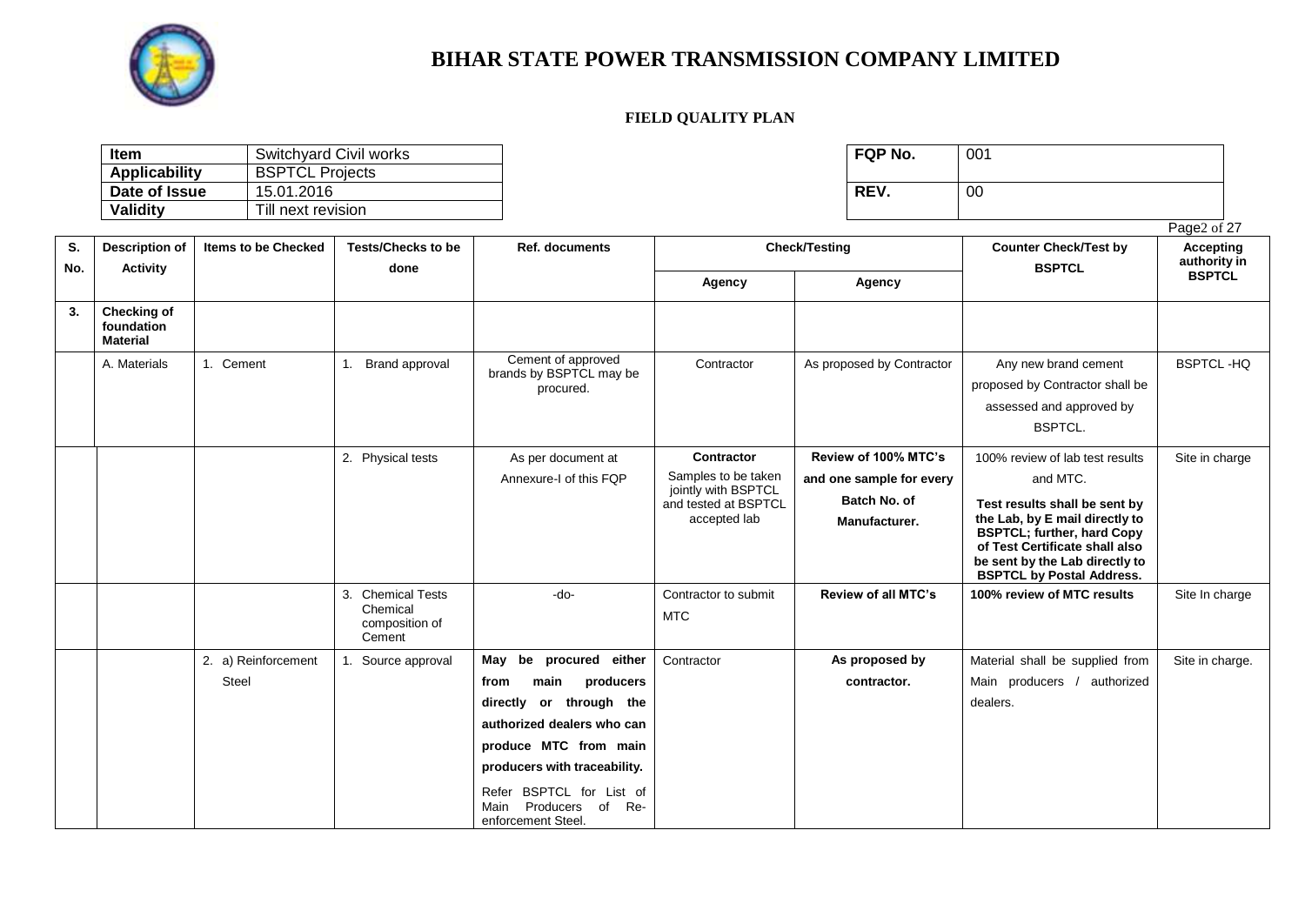

| <b>Item</b>   | Switchyard Civil works | <b>FQP No.</b> | 001 |
|---------------|------------------------|----------------|-----|
| Applicability | <b>BSPTCL Projects</b> |                |     |
| Date of Issue | 15.01.2016             | REV.           | 00  |
| Validity      | Till next revision     |                |     |

| FQP No. | 001 |
|---------|-----|
| REV.    | 00  |

|     |                    |                                                                                                     |                                                                                               |                                                         |                          |                                                                                                                                                                                                                           |                                                                                                                                                                                                                                                                               | Page3 of 27                   |
|-----|--------------------|-----------------------------------------------------------------------------------------------------|-----------------------------------------------------------------------------------------------|---------------------------------------------------------|--------------------------|---------------------------------------------------------------------------------------------------------------------------------------------------------------------------------------------------------------------------|-------------------------------------------------------------------------------------------------------------------------------------------------------------------------------------------------------------------------------------------------------------------------------|-------------------------------|
| S.  | <b>Description</b> | <b>Items to be Checked</b>                                                                          | <b>Tests/Checks to be</b>                                                                     | Ref. documents                                          |                          | <b>Check/Testing</b>                                                                                                                                                                                                      | <b>Counter Check/Test by</b>                                                                                                                                                                                                                                                  | <b>Accepting</b>              |
| No. | of Activity        |                                                                                                     | done                                                                                          |                                                         | Agency                   | <b>Extent</b>                                                                                                                                                                                                             | <b>BSPTCL</b>                                                                                                                                                                                                                                                                 | authority in<br><b>BSPTCL</b> |
|     |                    |                                                                                                     | 2. Physical and<br>Chemical analysis<br>test                                                  | As per annexure-2 of<br>this FQP                        | Contractor to submit MTC | 100% MTC's<br>One sample* / 500 MT /<br>Manufacturer shall be<br>jointly sealed by BSPTCL<br>and tested at BSPTCL<br>approved Lab.<br>*Note: All sizes of 10mm and<br>above shall be taken for<br>testing in every 500MT. | 100% review of MTC, and<br>embossing.<br>Review of lab test results.<br>Test results shall be sent by the<br>Lab, by E mail directly to<br><b>BSPTCL; further, hard Copy of</b><br>Test Certificate shall also be sent<br>by the Lab directly to BSPTCL<br>by Postal Address. | site In charge                |
|     |                    | 2. b) Miscellaneous<br>structural steel<br>excluding cable<br>trench, transformer &<br>reactor fdn. | Source to be<br>proposed by<br>contractor.                                                    | Source with material<br>meeting BSPTCL<br>Specification | contractor               | As proposed by<br>contractor                                                                                                                                                                                              | To verify documents.                                                                                                                                                                                                                                                          | site In charge                |
|     |                    |                                                                                                     | <b>Dimensional</b><br>1.<br>check<br>Visual check<br>2.<br>for damages<br>rusting pitting etc | <b>BSPTCL</b> specification<br>and approved drawing     | Contractor               | 100%                                                                                                                                                                                                                      | Random                                                                                                                                                                                                                                                                        | Site Engr                     |
|     |                    | 2.c)Structural steel<br>used in cable<br>trenches, transformer<br>& reactor fdn.                    | Source to be<br>proposed by<br>contractor.                                                    | <b>BSPTCL Specification</b>                             | contractor               | As proposed by<br>contractor                                                                                                                                                                                              | To verify documents.                                                                                                                                                                                                                                                          |                               |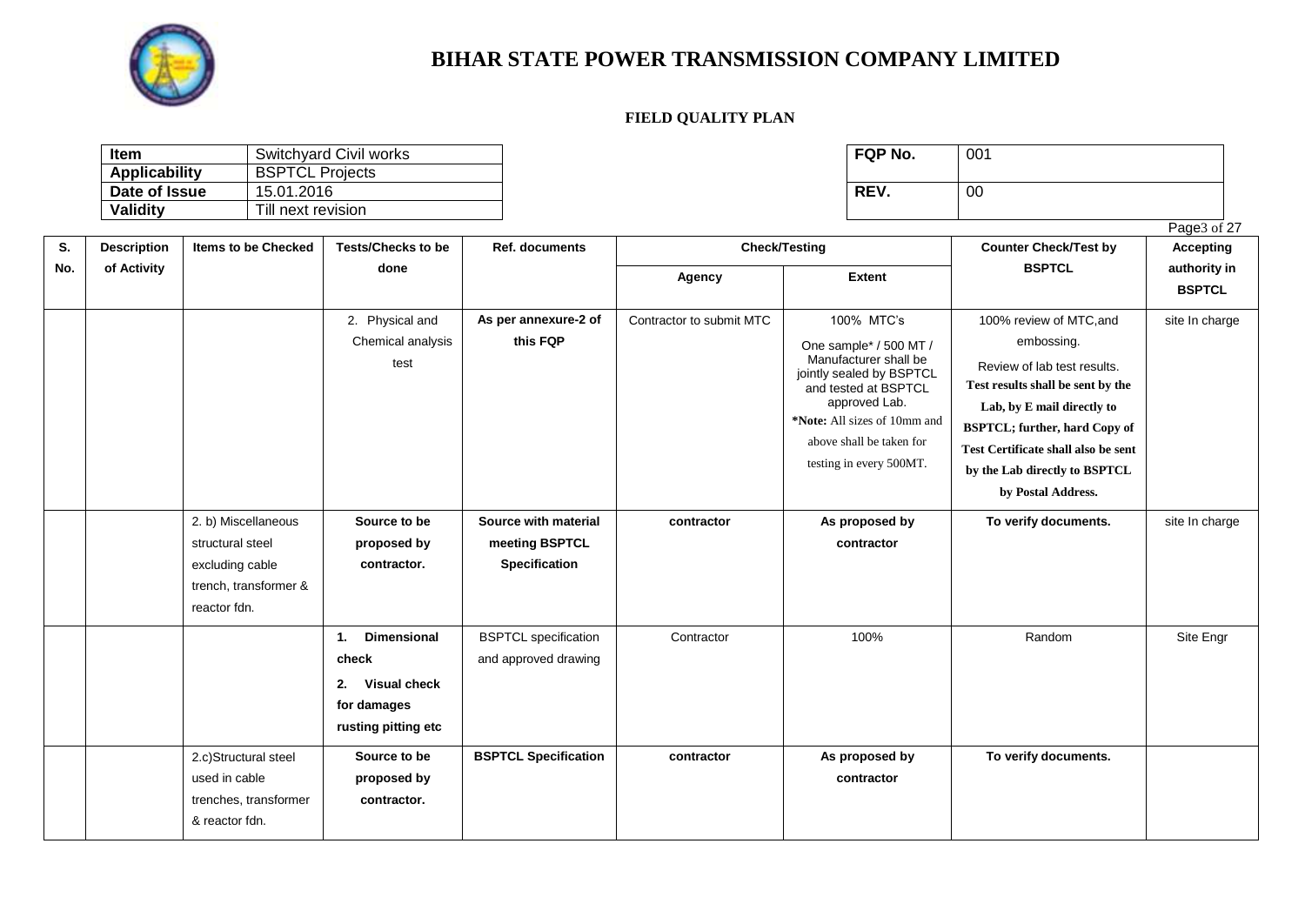

| <b>Item</b>          | Switchyard Civil works | FQP No. | 001 |
|----------------------|------------------------|---------|-----|
| <b>Applicability</b> | <b>BSPTCL Projects</b> |         |     |
| Date of Issue        | 15.01.2016             | REV.    | 00  |
| Validity             | Till next revision     |         |     |

|     |                    |                            |                                                                                                           |                                                         |            |                                                                                                                                                                      |                                                  | Page4 of 27                                                                                                                                             |
|-----|--------------------|----------------------------|-----------------------------------------------------------------------------------------------------------|---------------------------------------------------------|------------|----------------------------------------------------------------------------------------------------------------------------------------------------------------------|--------------------------------------------------|---------------------------------------------------------------------------------------------------------------------------------------------------------|
| S.  | <b>Description</b> | <b>Items to be Checked</b> | <b>Tests/Checks to be</b>                                                                                 | Ref. documents                                          |            | <b>Check/Testing</b>                                                                                                                                                 | <b>Counter Check/Test by</b>                     | <b>Accepting</b>                                                                                                                                        |
| No. | of Activity        |                            | done                                                                                                      |                                                         | Agency     | <b>Extent</b>                                                                                                                                                        | <b>BSPTCL</b>                                    | authority in<br><b>BSPTCL</b>                                                                                                                           |
|     |                    |                            | 1. Dimensional<br>check                                                                                   | <b>BSPTCL</b> specification<br>and approved drawing     | Contractor | 100%                                                                                                                                                                 | Random                                           | Site Engr                                                                                                                                               |
|     |                    |                            | 2. Visual check for<br>damages rusting<br>pitting etc.                                                    | <b>BSPTCL</b> specification<br>and approved drawing     | Contractor | 100%                                                                                                                                                                 | Random                                           | Site Engr                                                                                                                                               |
|     |                    |                            | 3. Visual check for<br>welding defects<br>primer coating and<br>painting/<br>galvanizing as<br>applicable | <b>BSPTCL</b> specification<br>and approved drawing     | Contractor | 100%                                                                                                                                                                 | Random                                           | Site Engr                                                                                                                                               |
|     |                    |                            | 4. Physical properties<br>of Structural steel                                                             | IS:2062 BSPTCL<br>specification and<br>approved drawing | Contractor | 1 sample per lot of 40MT<br>or part thereof for tensile<br>tests and 1 sample per lot<br>of 20 MT or part thereof for<br>bend test of each size.                     | Review of lab test results by<br><b>BSPTCL.</b>  | Site Engr                                                                                                                                               |
|     |                    | 3. Coarse<br>Aggregates    | 1. Source approval                                                                                        | Source meeting<br><b>BSPTCL Specification</b>           | Contractor | Proposed by the<br>Contractor, indicating the<br>location of the quarry and<br>based on the test results<br>of Joint samples tested in<br><b>BSPTCL</b> accepted lab | To review the proposal based<br>on the documents | Project In-<br>charge.<br>Once approved,<br>the particular<br>source shall be<br>used for all the<br>running<br>contracts under<br>various<br>Packages. |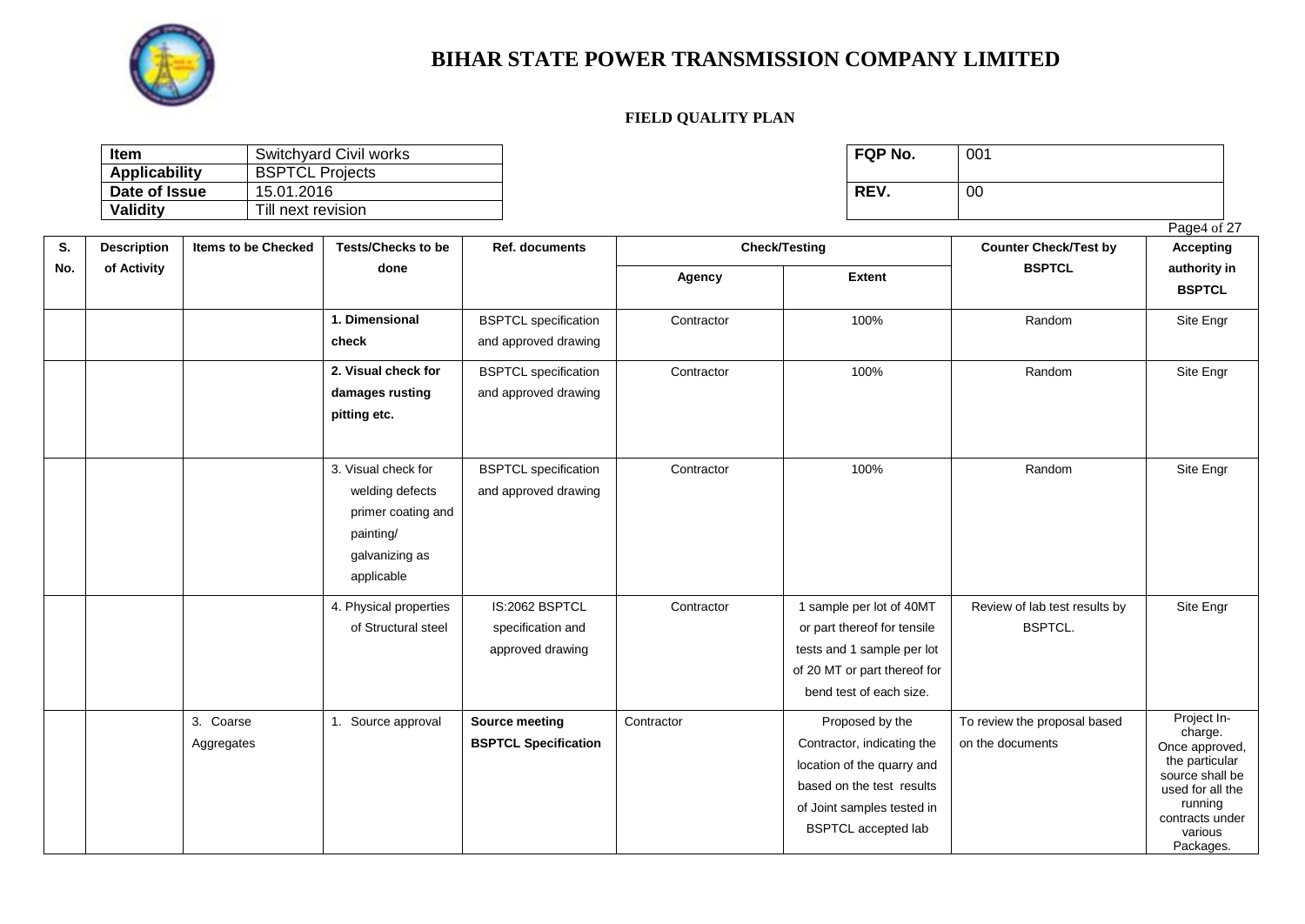

**S. No.** **Description of Activity**

### **BIHAR STATE POWER TRANSMISSION COMPANY LIMITED**

#### **FIELD QUALITY PLAN**

| <b>Item</b>   | Switchyard Civil works | <b>FQP No.</b> | 001 |
|---------------|------------------------|----------------|-----|
| Applicability | <b>BSPTCL Projects</b> |                |     |
| Date of Issue | 15.01.2016             | REV.           | 00  |
| Validity      | Till next revision     |                |     |

| FQP No. | 001 |
|---------|-----|
| REV.    | 00  |

Page<sub>5</sub> of 27

**Items to be Checked Tests/Checks to be done Ref. documents Check/Testing Counter Check/Test by BSPTCL Accepting authority in BSPTCL Agency Extent** 2. Physical tests **As per document at Annexure-3 of this FQP**  Samples to be taken jointly and tested in BSPTCL accepted lab **One sample per 500 cum or part thereof per source, Samples to be tested by Contractor in BSPTCL accepted lab.**  100% review of lab test results. **Out of these 100% samples, BSPTCL shall witness 5 samples selected at random, spread during the overall execution period of contract .**  Site In charge **BSPTCL Specification** Contractor **Proposed by the** Contractor, indicating the location of the quarry and based on the results of Joint samples tested in BSPTCL accepted lab. To review the proposal based on the documents. Project Incharge. nce approved, to approved<br>he particular vurce shall be sed for all the running ntracts under various Packages.

|  |                   |                  |                                                      |                                                                     |                                                                                                                                                           | execution period of contract.                                                                                                                                                                |                                                                                                                                                        |
|--|-------------------|------------------|------------------------------------------------------|---------------------------------------------------------------------|-----------------------------------------------------------------------------------------------------------------------------------------------------------|----------------------------------------------------------------------------------------------------------------------------------------------------------------------------------------------|--------------------------------------------------------------------------------------------------------------------------------------------------------|
|  | 4. Fine aggregate | Source approval  | Source meeting<br><b>BSPTCL Specification</b>        | Contractor                                                          | Proposed by the<br>Contractor, indicating the<br>location of the quarry and<br>based on the results of<br>Joint samples tested in<br>BSPTCL accepted lab. | To review the proposal based<br>on the documents.                                                                                                                                            | Project In-<br>charge.<br>Once approved<br>the particular<br>source shall be<br>used for all the<br>running<br>contracts under<br>various<br>Packages. |
|  |                   | 2. Physical test | As per Annexure-4 of<br>this FQP                     | Samples to be taken jointly<br>and tested in BSPTCL<br>accepted lab | One sample per 500cum<br>or part thereof per<br>source, Samples to be<br>tested by Contractor in<br><b>BSPTCL accepted lab.</b>                           | 100% review of lab test results.<br>Out of these 100% samples,<br><b>BSPTCL shall witness 5</b><br>samples selected at random,<br>spread during the overall<br>execution period of contract. | Site In charge                                                                                                                                         |
|  | 5. Water          | 1. Cleanliness   | <b>BSPTCL Specification</b><br>(Water shall be fresh | Contractor                                                          | 100% visual check at Field                                                                                                                                | Verification at random                                                                                                                                                                       | Site Engineer                                                                                                                                          |

and clean)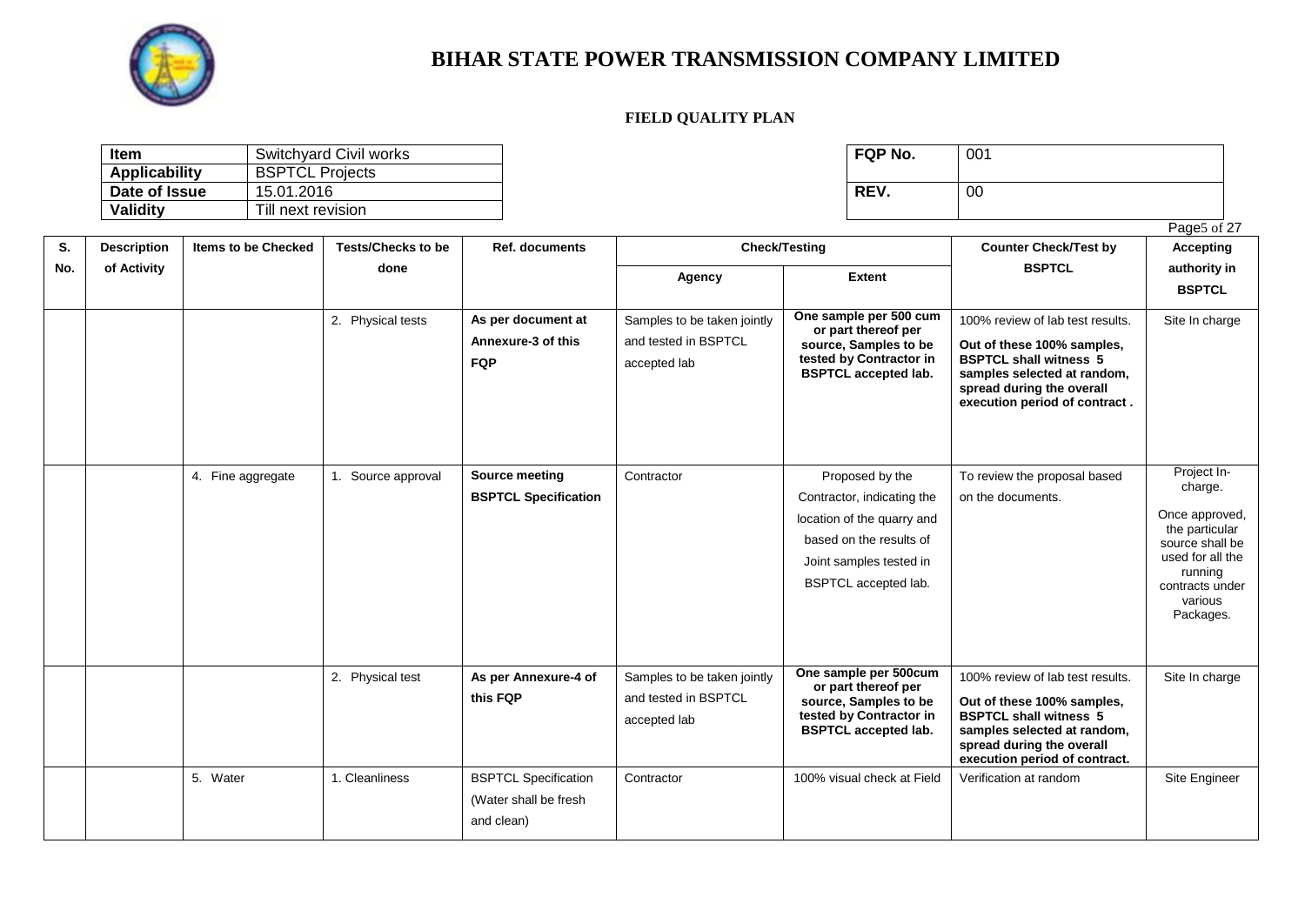

#### **FIELD QUALITY PLAN**

| Item          | Switchyard Civil works | <b>FQP No.</b> | 001 |
|---------------|------------------------|----------------|-----|
| Applicability | <b>BSPTCL Projects</b> |                |     |
| Date of Issue | 15.01.2016             | REV.           | 00  |
| Validity      | Till next revision     |                |     |

| FQP No. | 001 |
|---------|-----|
| REV.    | 00  |

Page6 of 27

| S.  | <b>Description</b>                                    | <b>Items to be Checked</b>                                         | <b>Tests/Checks to</b>                                                 | <b>Ref. documents</b> |            | <b>Check/Testing</b>  | <b>Counter Check/Test by</b>                                      | <b>Accepting</b>              |
|-----|-------------------------------------------------------|--------------------------------------------------------------------|------------------------------------------------------------------------|-----------------------|------------|-----------------------|-------------------------------------------------------------------|-------------------------------|
| No. | of Activity                                           |                                                                    | be done                                                                |                       | Agency     | <b>Extent</b>         | <b>BSPTCL</b>                                                     | authority in<br><b>BSPTCL</b> |
|     |                                                       |                                                                    | 2. PH Value                                                            | $-$ do $-$            | Contractor | One sample per source | 100% review of the test<br>results<br>Ph value not less than 6    | <b>Site Engineer</b>          |
|     |                                                       | 6. Finishing materials of<br>building                              | Physical<br>verification of<br>Different items as<br>per specification | As per Spec.          | Contractor | 100%                  | <b>MTC/Manufacturer</b><br>catalogue To be reviewed<br>by BSPTCL. | Site In<br>charge.            |
|     | <b>B.</b> Concrete<br>Works<br>a)Before<br>concreting |                                                                    |                                                                        |                       |            |                       |                                                                   |                               |
|     |                                                       | 1. Dimensions of<br>excavation                                     | Dimension &<br>Depth of<br>foundation                                  | Appd. Drgs.           | Contractor | 100% at Field         | 100% check by BSPTCL                                              | Site. Engr.                   |
|     |                                                       | 2. Stub setting/Setting of<br>Foundation Bolts,<br>Embedments etc. | 1) Centre Line                                                         | $-do-$                | $-do-$     | $-do-$                | $-do-$                                                            | *-*-do-                       |
|     |                                                       |                                                                    | 2) Diagonals                                                           | $-do-$                | $-do-$     | $-do-$                | $-do-$                                                            | *-*-do-                       |
|     |                                                       |                                                                    | 3) Level of stubs./<br>Foundation<br>bolts                             | $-do-$                | $-do-$     | $-do-$                | $-do-$                                                            | *-*-do-                       |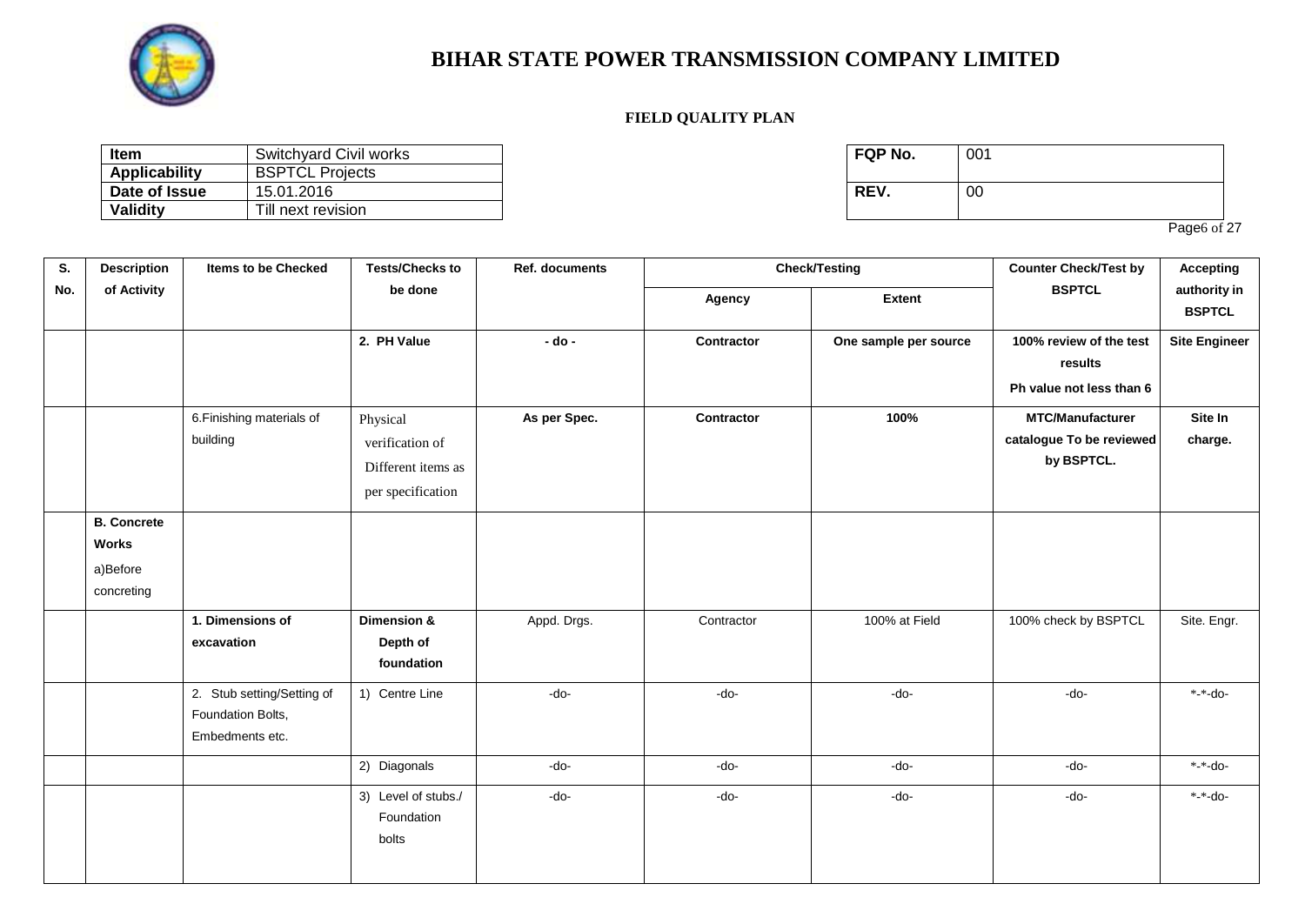

#### **FIELD QUALITY PLAN**

| <b>Item</b>   | Switchyard Civil works | <b>FQP No.</b> | 001 |
|---------------|------------------------|----------------|-----|
| Applicability | <b>BSPTCL Projects</b> |                |     |
| Date of Issue | 15.01.2016             | REV.           | 00  |
| Validity      | Till next revision     |                |     |

| FQP No. | 001 |
|---------|-----|
| REV.    | 00  |

Page7 of 27

| S.  | <b>Description</b>      | Items to be Checked    | <b>Tests/Checks to</b> | <b>Ref. documents</b>                                               |            | <b>Check/Testing</b>      | <b>Counter Check/Test by</b> | <b>Accepting</b>                                                                                                                                                                                                           |
|-----|-------------------------|------------------------|------------------------|---------------------------------------------------------------------|------------|---------------------------|------------------------------|----------------------------------------------------------------------------------------------------------------------------------------------------------------------------------------------------------------------------|
| No. | of Activity             |                        | be done                |                                                                     | Agency     | <b>Extent</b>             | <b>BSPTCL</b>                | authority in<br><b>BSPTCL</b>                                                                                                                                                                                              |
|     |                         | 3. Reinforcement steel | Placement              | Bar bending schedule                                                | $-do-$     | $-do-$                    | $-do-$                       | -do                                                                                                                                                                                                                        |
|     |                         |                        |                        |                                                                     |            |                           |                              | *-*At least<br>5% locations<br>shall be<br>cross<br>verified by<br>immediate<br>Reporting<br>officer/ Site<br>In charge, at<br>Random<br>with<br>respect to<br>stub<br>setting and<br>reinforcem<br>ent steel<br>placement |
|     | b) During<br>concreting | 1. Workability         | Slump test             | Range 25 mm to 75 mm<br>refer document at<br>Annexure-5 of this FQP | Contractor | Minimum 01 sample per day | 20% check at random          | Site Engr.                                                                                                                                                                                                                 |
|     |                         |                        |                        |                                                                     |            |                           |                              |                                                                                                                                                                                                                            |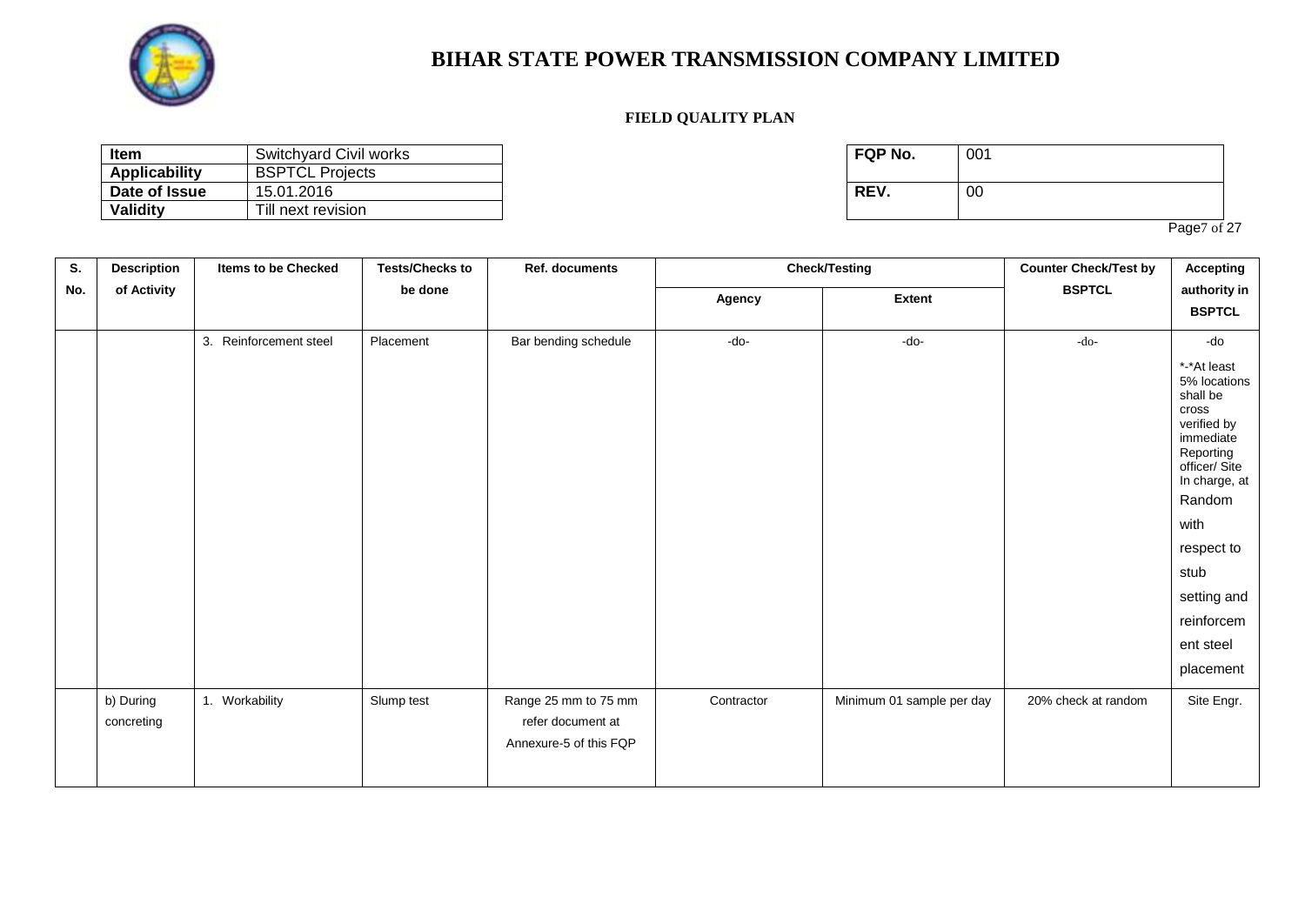

#### **FIELD QUALITY PLAN**

| Item          | Switchyard Civil works | <b>FQP No.</b> | 001 |
|---------------|------------------------|----------------|-----|
| Applicability | <b>BSPTCL Projects</b> |                |     |
| Date of Issue | 15.01.2016             | <b>REV.</b>    | 00  |
| Validity      | Till next revision     |                |     |

| FQP No. | 001 |
|---------|-----|
| REV.    | 00  |

Page<sub>8</sub> of 27

| S.  | <b>Description</b> | <b>Items to be Checked</b> | <b>Tests/Checks to</b> | <b>Ref. documents</b>     |                            | <b>Check/Testing</b>          | <b>Counter Check/Test by</b>                                    | <b>Accepting</b>            |
|-----|--------------------|----------------------------|------------------------|---------------------------|----------------------------|-------------------------------|-----------------------------------------------------------------|-----------------------------|
| No. | of Activity        |                            | be done                |                           | Agency                     | Agency                        | <b>BSPTCL</b>                                                   | authority in                |
|     |                    |                            |                        |                           |                            |                               |                                                                 | <b>BSPTCL</b>               |
|     |                    | 2. Concrete Strength       | Cubes Comp             | CPWD SPEC as referred     | Contractor                 | One sample of 3 cubes for     | 100% review of Lab test                                         | Site Engineer.              |
|     |                    |                            | Strength               | in document at annexure-5 | Casting of cubes at site.  | every 20 Cum or part thereof. | results. Cubes at 100%                                          | 10% samples                 |
|     |                    |                            |                        | of this FQP               | Cubes to be tested for 28  | (Mini. Qty. required for      | location are to be taken                                        | to be<br>witnessed by       |
|     |                    |                            |                        |                           | days strength              | testing is 5 cu. m. for each  | in presence of BSPTCL                                           | <b>BSPTCL Site</b>          |
|     |                    |                            |                        |                           | at BSPTCL appd. Lab        | day of concrete).             | officials. Normally testing                                     | Engineer and<br>at least 5% |
|     |                    |                            |                        |                           | /BSPTCL Lab/At site ( if   |                               | shall be carried out at the                                     | samples at<br>random, shall |
|     |                    |                            |                        |                           | testing machine installed  |                               | <b>Cube Testing Facility</b>                                    | be witnessed                |
|     |                    |                            |                        |                           | by contractor is duly      |                               | installed at BSPTCL                                             | by Site In-<br>charge.      |
|     |                    |                            |                        |                           | calibrated by NABL Lab.)   |                               | premises, in the witness of                                     | In-case of Site             |
|     |                    |                            |                        |                           | Cubes at 100% location are |                               | <b>BSPTCL. Alternatively,</b>                                   | / BSPTCL                    |
|     |                    |                            |                        |                           | to be taken in presence of |                               | samples shall be tested at                                      | Lab, 100%                   |
|     |                    |                            |                        |                           | <b>BSPTCL</b> officials.   |                               | <b>BSPTCL approved Labs.</b>                                    | witnessed by                |
|     |                    |                            |                        |                           |                            |                               | In this case, test results                                      | <b>BSPTCL</b>               |
|     |                    |                            |                        |                           |                            |                               | shall be sent by the Lab,<br>by E mail directly to              | representative              |
|     |                    |                            |                        |                           |                            |                               | <b>BSPTCL; Further, hard</b><br><b>Copy of Test Certificate</b> |                             |
|     |                    |                            |                        |                           |                            |                               | shall also be sent by the<br>Lab directly to BSPTCL             |                             |
|     |                    |                            |                        |                           |                            |                               | by Postal Address.                                              |                             |
|     |                    |                            |                        |                           |                            |                               | Further, BSPTCL to                                              |                             |
|     |                    |                            |                        |                           |                            |                               | witness testing on 20%                                          |                             |
|     |                    |                            |                        |                           |                            |                               | samples and also to                                             |                             |
|     |                    |                            |                        |                           |                            |                               | review 100% test results.                                       |                             |
|     | c)Backfilling      | Watering & Ramming for     | a) Visual              | <b>BSPTCL Spec</b>        | Contractor                 | 100%                          | Random                                                          | Site Engr.                  |
|     |                    | compaction                 |                        |                           |                            |                               |                                                                 |                             |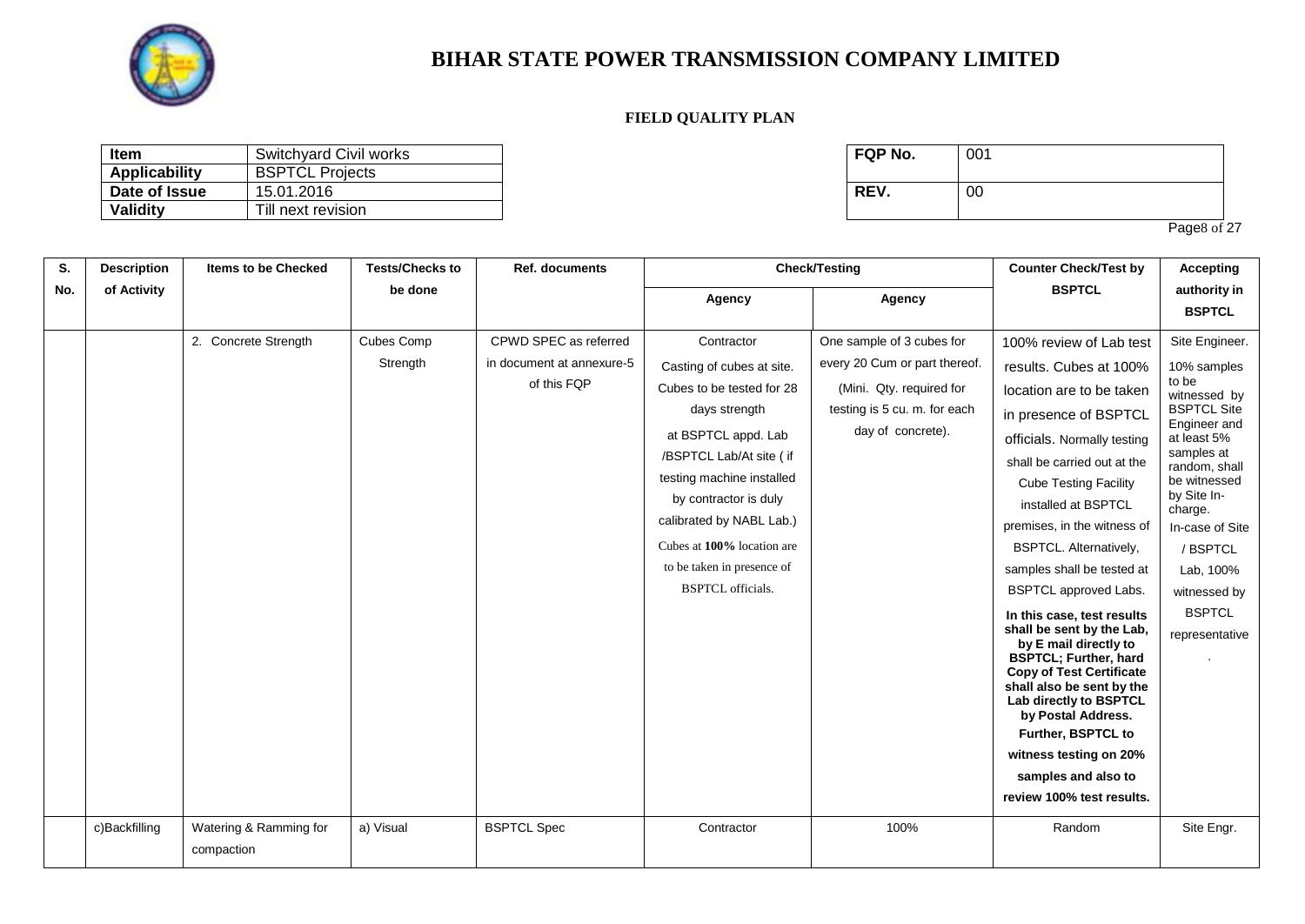

### **FIELD QUALITY PLAN**

| Item                 | Switchyard Civil works | <b>FQP No.</b> | 001 |
|----------------------|------------------------|----------------|-----|
| <b>Applicability</b> | <b>BSPTCL Projects</b> |                |     |
| Date of Issue        | 15.01.2016             | REV.           | 00  |
| Validity             | Till next revision     |                |     |

| FQP No. | 001 |
|---------|-----|
| REV.    | 00  |

Page9 of 27

| S.  | <b>Description</b>             | <b>Items to be Checked</b> | <b>Tests/Checks to</b>                   | Ref. documents                                        |                                                                                         | <b>Check/Testing</b>                                                                                                                                                                                                                                                                                                      | <b>Counter Check/Test by</b>                             | <b>Accepting</b>       |  |  |
|-----|--------------------------------|----------------------------|------------------------------------------|-------------------------------------------------------|-----------------------------------------------------------------------------------------|---------------------------------------------------------------------------------------------------------------------------------------------------------------------------------------------------------------------------------------------------------------------------------------------------------------------------|----------------------------------------------------------|------------------------|--|--|
| No. | of Activity                    |                            | be done                                  |                                                       | Agency                                                                                  | <b>Extent</b>                                                                                                                                                                                                                                                                                                             | <b>BSPTCL</b>                                            | authority<br>in BSPTCL |  |  |
|     |                                |                            | b) Compaction Test                       | <b>BSPTCL Spec</b>                                    | Contractor<br>At Site/ BSPTCL Accepted<br>Lab                                           | a) One Sample of three<br>specimen for 50% of tower<br>location<br>b) One Sample of three<br>specimen for 20% of<br><b>Equipment Foundation</b><br>location<br>c) 3 Samples (three<br>specimen for one sample) for<br>every Building<br>(The depth of sampling and<br>the locations shall be<br>decided by Site Engineer) | Physically at Random &<br>100% review of Test<br>results | Site In<br>charge      |  |  |
| 4.  | Pile<br>foundations            |                            | <b>REFER FQP OF SWITCHYARD PILE WORK</b> |                                                       |                                                                                         |                                                                                                                                                                                                                                                                                                                           |                                                          |                        |  |  |
| 5.  | <b>Brick</b><br><b>Masonry</b> |                            |                                          |                                                       |                                                                                         |                                                                                                                                                                                                                                                                                                                           |                                                          |                        |  |  |
|     |                                | a) BRICKS                  | 1.Dimensional<br>tolerance               | <b>BSPTCL</b><br>Specification/enclosed<br>annexure 6 | Contractor (samples to be<br>taken jointly and tested in<br><b>BSPTCL</b> accepted lab) | Enclosed Annexure 6                                                                                                                                                                                                                                                                                                       | Review 100% of test<br>results                           | Site<br>Engineer       |  |  |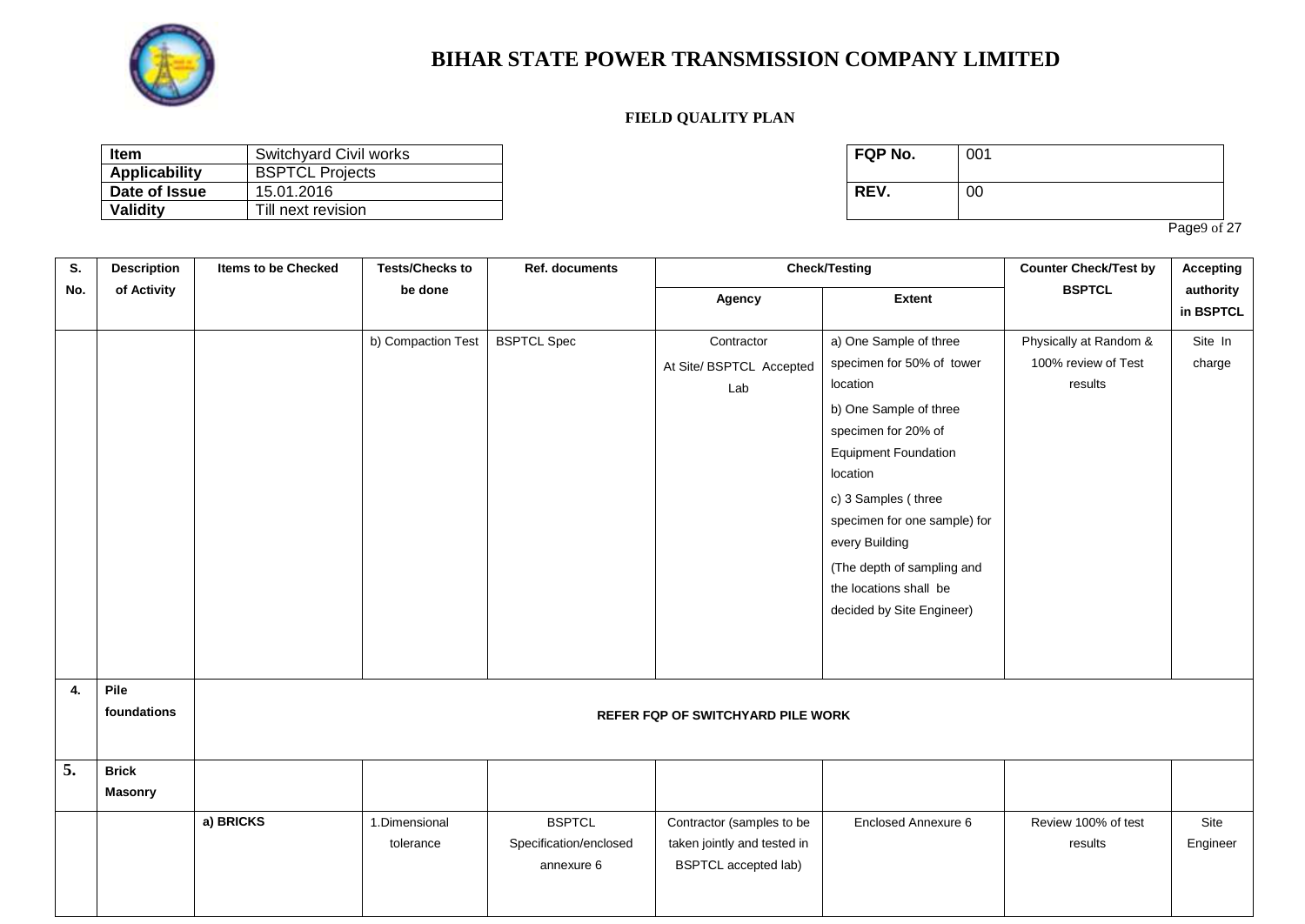

| ltem                 | Switchyard Civil works | <b>FQP No.</b> | 001 |
|----------------------|------------------------|----------------|-----|
| <b>Applicability</b> | <b>BSPTCL Projects</b> |                |     |
| Date of Issue        | 15.01.2016             | REV.           | 00  |
| Validity             | Till next revision     |                |     |

|     |                        |                                                                 |                                  |                                                                      |                                                               |                      |                                                        | Page10 of 27     |
|-----|------------------------|-----------------------------------------------------------------|----------------------------------|----------------------------------------------------------------------|---------------------------------------------------------------|----------------------|--------------------------------------------------------|------------------|
| S.  | <b>Description</b>     | <b>Tests/Checks to</b><br><b>Items to be Checked</b><br>be done |                                  | Ref. documents                                                       |                                                               | <b>Check/Testing</b> | <b>Counter Check/Test by</b>                           | <b>Accepting</b> |
| No. | of Activity            |                                                                 |                                  | Agency                                                               | <b>Extent</b>                                                 | <b>BSPTCL</b>        | authority<br>in BSPTCL                                 |                  |
|     |                        |                                                                 | 2.Compressive<br>strength        | <b>BSPTCL</b><br>Specification/enclosed<br>annexure 6                | $-Do-$                                                        | $-Do-$               | $-do-$                                                 | Site<br>Engineer |
|     |                        |                                                                 | 3. Water Absorption              | <b>BSPTCL</b><br>Specification/enclosed<br>annexure 6                | $-Do-$                                                        | $-Do-$               | $-do-$                                                 | Site<br>Engineer |
|     |                        |                                                                 | 4.Efflorescence                  | <b>BSPTCL</b><br>Specification/enclosed<br>annexure 6                | $-Do-$                                                        | $-Do-$               | $-do-$                                                 | Site<br>Engineer |
|     |                        | b) Mortar Mix                                                   | <b>Cement sand</b><br>Proportion | As per BSPTCL Spec.                                                  | Contractor                                                    | 100%                 | random                                                 | Site Engr        |
| 6.  | P.C.C                  | Grade, thickness, plan<br>dimension                             | completeness                     | IS:456 and BSPTCL<br>approved foundation<br>drawings & specification | Joint Inspection by<br><b>BSPTCL</b> and<br><b>CONTRACTOR</b> | For all locations    | Joint Inspection by<br><b>BSPTCL</b> and<br>CONTRACTOR | Site Engr.       |
| 7.  | <b>PLASTERING</b>      |                                                                 |                                  |                                                                      |                                                               |                      |                                                        |                  |
|     |                        | 1.Plastering                                                    | thickness and<br>evenness        | As per BSPTCL Spec.                                                  | Contractor                                                    | 100%                 | Random                                                 | Site Engr        |
|     |                        | 2. ingredients                                                  | Mortar<br>Mix/Proportion         | As per BSPTCL Spec.                                                  | Contractor                                                    | 100%                 | Random                                                 | Site Engr        |
| 8.  | Switchyard<br>earthing |                                                                 |                                  |                                                                      |                                                               |                      |                                                        |                  |
|     |                        | 1. Check for dimension of<br>earth mat                          | Physical check                   | BSPTCL spec & approved<br>drawings                                   | contractor                                                    | 100%                 | Random                                                 | Site Engr        |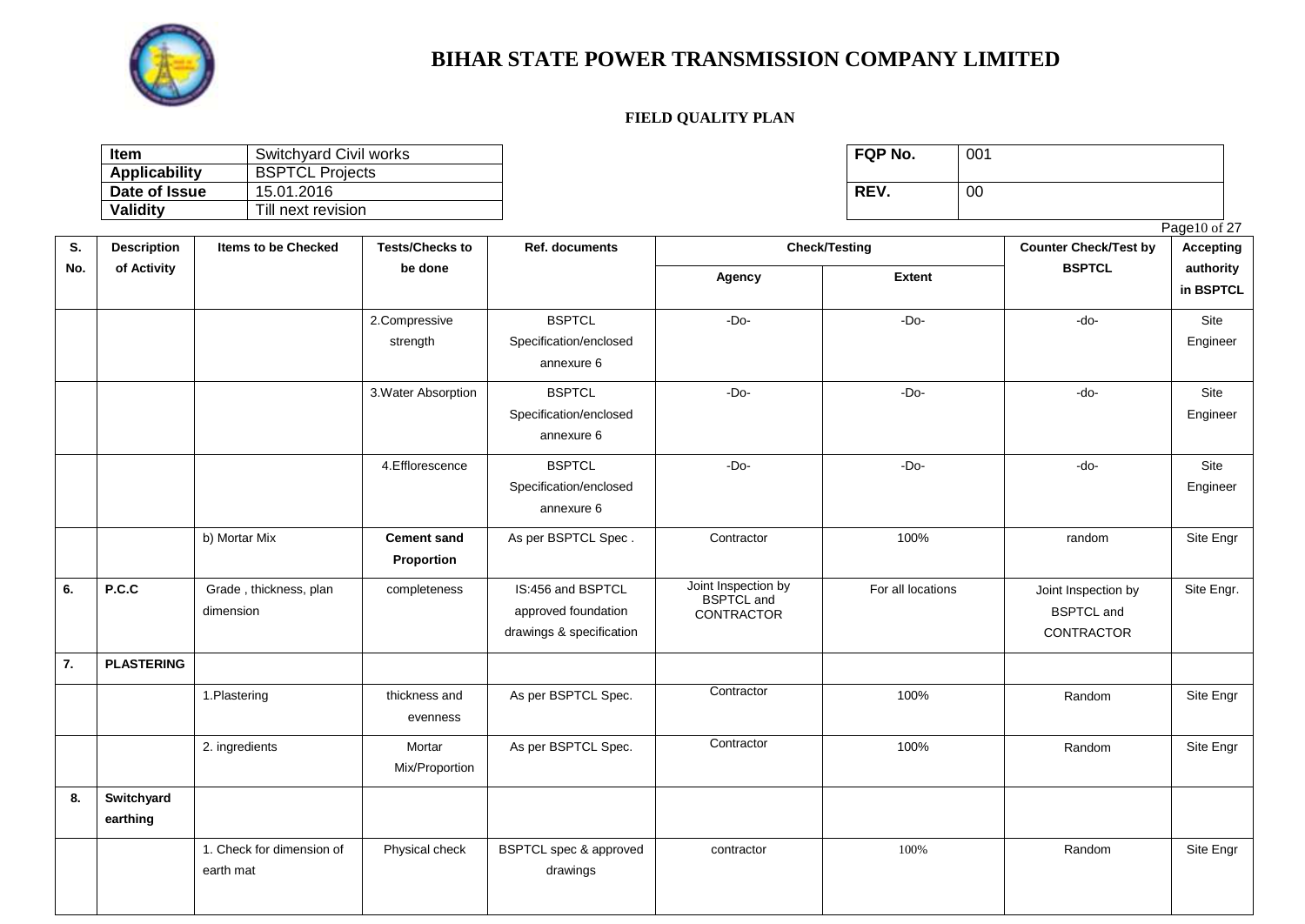

| <b>Item</b>   | Switchyard Civil works | <b>FQP No.</b> | 001 |
|---------------|------------------------|----------------|-----|
| Applicability | <b>BSPTCL Projects</b> |                |     |
| Date of Issue | 15.01.2016             | REV.           | 00  |
| Validity      | Till next revision     |                |     |

|     |                    |                            |                        |                                   | Page11 of 27                 |                               |                              |                  |  |
|-----|--------------------|----------------------------|------------------------|-----------------------------------|------------------------------|-------------------------------|------------------------------|------------------|--|
| S.  | <b>Description</b> | <b>Items to be Checked</b> | <b>Tests/Checks to</b> | Ref. documents                    |                              | <b>Check/Testing</b>          | <b>Counter Check/Test by</b> | <b>Accepting</b> |  |
| No. | of Activity        |                            | be done                |                                   | Agency                       | <b>Extent</b>                 | <b>BSPTCL</b>                | authority        |  |
|     |                    |                            |                        |                                   |                              |                               |                              | in BSPTCL        |  |
|     |                    | 2. Depth of excavation     | Physical check         | BSPTCL spec & approved            | Contractor                   | 100%                          | Random                       | Site Engr        |  |
|     |                    |                            |                        | drawings                          |                              |                               |                              |                  |  |
|     |                    | 3. Check for weld joints   | Physical check         | <b>BSPTCL spec &amp; approved</b> | Contractor                   | 100%                          | Random                       | Site Engr        |  |
|     |                    | and anti corrosion         |                        | drawings                          |                              |                               |                              |                  |  |
|     |                    | treatment                  |                        |                                   |                              |                               |                              |                  |  |
| 9.  | <b>Site</b>        |                            |                        |                                   |                              |                               |                              |                  |  |
|     | surfacing          |                            |                        |                                   |                              |                               |                              |                  |  |
|     |                    | 1.Leveling, Level & Height | <b>Physical Check</b>  | <b>BSPTCL spec &amp; approved</b> | Contractor                   | 100%                          | Random                       | Site Engr        |  |
|     |                    | & evenness                 |                        | drawings                          |                              |                               |                              |                  |  |
|     |                    | 2. Soil sterilization:     | <b>Physical Check</b>  | <b>BSPTCL</b> spec &              | Contractor                   | 100%                          | random                       | Site             |  |
|     |                    | spraying of chemicals      |                        | manufacturers                     |                              |                               |                              | engineer         |  |
|     |                    |                            |                        | recommendations                   |                              |                               |                              |                  |  |
|     |                    | '3.P.C.C (Grade, thickness | Completeness           | <b>BSPTCL</b> specifications      | Joint Inspection by          | 100%                          | Random                       | Site Engr        |  |
|     |                    | & Size)                    |                        |                                   | <b>BSPTCL and Contractor</b> |                               |                              |                  |  |
|     |                    | 'a) PCC 1:5:10 (1 cement:5 |                        |                                   |                              |                               |                              |                  |  |
|     |                    | coarse/fine sand:10 burnt  |                        |                                   |                              |                               |                              |                  |  |
|     |                    | brick aggregates)          |                        | As per Annexure-8                 | Samples to be taken jointly  | 1 sample per 500 cu.mtr       | 100% review of lab test      | Site In-         |  |
|     |                    | -Burnt brick aggregate of  |                        |                                   | & tested in BSPTCL           |                               | results                      | charge           |  |
|     |                    | nominal size 40 mm         | Grading                |                                   | accepted lab                 |                               |                              |                  |  |
|     |                    | 4. 20/40mm stone           | Grading                | IS 383, IS 2386 and               | Contractor                   | 1 sample per lot of 500 Cubic | 100% review of test report   | Site             |  |
|     |                    | aggregate                  |                        | <b>BSPTCL Speci. The</b>          | (BSPTCL accepted lab)        | Meter or part thereof from    |                              | Engineer         |  |
|     |                    |                            |                        | grading shall be as per           |                              | each source for each size.    |                              |                  |  |
|     |                    |                            |                        | single sized nominal size         |                              |                               |                              |                  |  |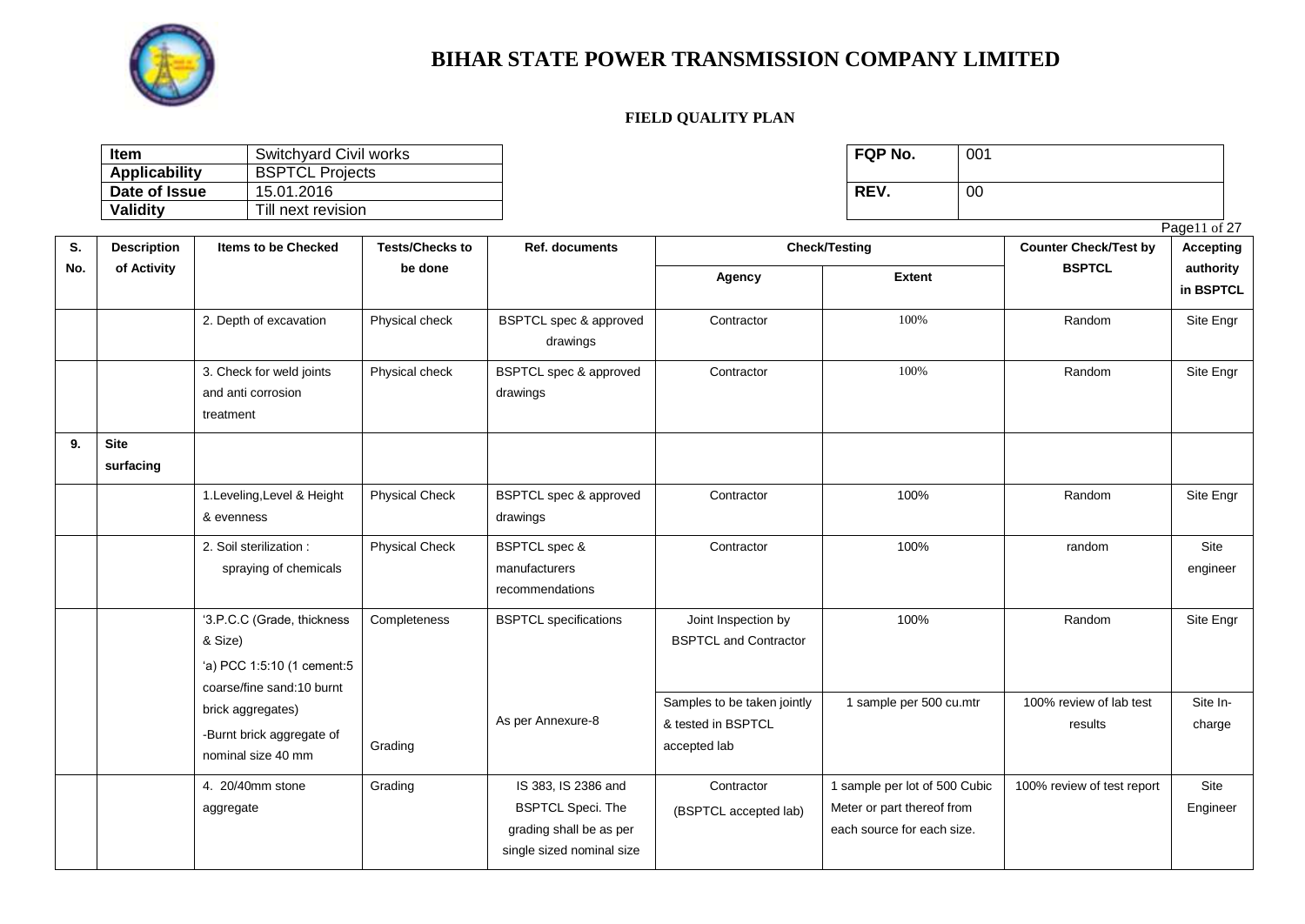

#### **FIELD QUALITY PLAN**

| <b>Item</b>          | Switchyard Civil works | FQP No. | 001 |
|----------------------|------------------------|---------|-----|
| <b>Applicability</b> | <b>BSPTCL Projects</b> |         |     |
| Date of Issue        | 15.01.2016             | REV.    | 00  |
| Validity             | Till next revision     |         |     |

| FQP No. | 001 |
|---------|-----|
| REV.    | 00  |

Page12 of 27

| S.  | <b>Description</b>   | <b>Items to be Checked</b>                                         | <b>Tests/Checks to</b>  | <b>Ref. documents</b>                                                                                                                                                   |                                                                            | <b>Check/Testing</b>                                                                                                                                       |                                                  | <b>Accepting</b>              |
|-----|----------------------|--------------------------------------------------------------------|-------------------------|-------------------------------------------------------------------------------------------------------------------------------------------------------------------------|----------------------------------------------------------------------------|------------------------------------------------------------------------------------------------------------------------------------------------------------|--------------------------------------------------|-------------------------------|
| No. | of Activity          |                                                                    | be done                 |                                                                                                                                                                         | Agency                                                                     | <b>Extent</b>                                                                                                                                              | <b>BSPTCL</b>                                    | authority in<br><b>BSPTCL</b> |
|     |                      | 5. Resistivity of 20/40mm<br>stone aggregate.                      | <b>Electrical Check</b> | <b>BSPTCL Technical</b><br>Specification.<br>(resistivity of the stone for<br>spreading over the ground<br>shall be minimum 3000<br>under<br>ohm-m<br>wet<br>condition) | Contractor                                                                 | 1 sample of stone from each<br>source (in case stones are<br>supplied from more than one<br>source)                                                        | 100% review of test report.                      | Site<br>Engineer              |
|     |                      | 6. Compacted thickness of<br>20/40mm stone layers as<br>applicable | Physical                | BSPTCL spec & approved<br>drawings                                                                                                                                      | Contractor                                                                 | 100%                                                                                                                                                       | Random                                           | Site<br>Engineer              |
| 10  | Road (WBM<br>layers) |                                                                    |                         |                                                                                                                                                                         |                                                                            |                                                                                                                                                            |                                                  |                               |
|     |                      | 1. Alignment & Level                                               | Physical check          | <b>BSPTCL spec &amp; approved</b><br>drawings                                                                                                                           | Contractor                                                                 | 100%                                                                                                                                                       | 100%                                             | Site In<br>charge             |
|     | Material             | A. Coarse Aggregates                                               | 1. Source<br>approval   | Source with materials<br>meeting BSPTCL<br>Specification                                                                                                                | Contractor                                                                 | Proposed by the Contractor,<br>indicating the location of the<br>quarry and based on the test<br>results of Joint samples tested<br>in BSPTCL accepted lab | To review the proposal<br>based on the documents | Site In<br>charge             |
|     |                      |                                                                    | 2. Physical tests       | As per document at<br>Annexure-7 of this FQP                                                                                                                            | Samples to be taken<br>jointly and tested in<br><b>BSPTCL</b> approved lab | One sample per lot of 200<br>cum or part thereof per source                                                                                                | 100% review of lab test<br>results               | Site In<br>charge             |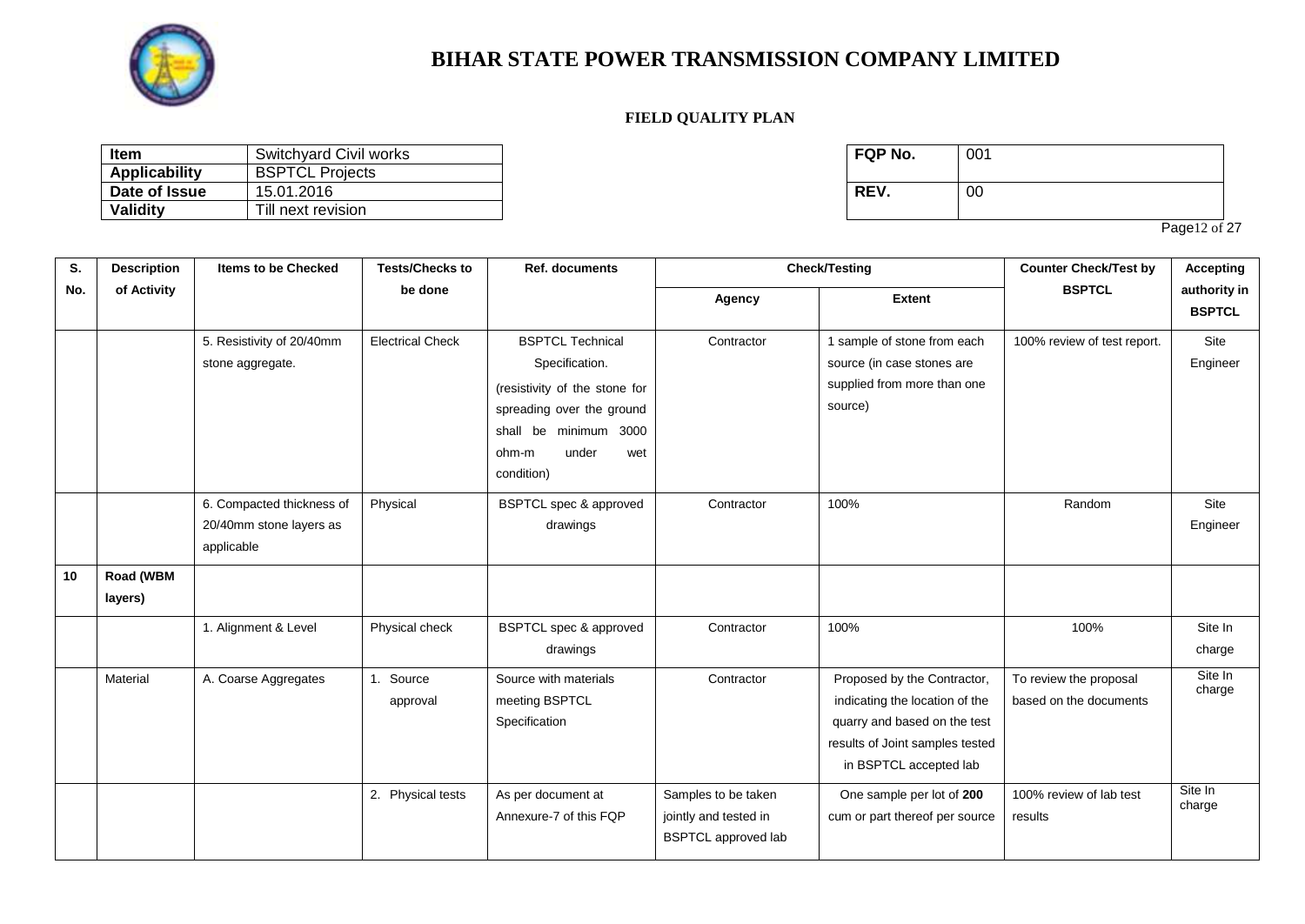

#### **FIELD QUALITY PLAN**

| <b>Item</b>   | Switchyard Civil works | <b>FQP No.</b> | 001 |
|---------------|------------------------|----------------|-----|
| Applicability | <b>BSPTCL Projects</b> |                |     |
| Date of Issue | 15.01.2016             | REV.           | 00  |
| Validity      | Till next revision     |                |     |

| FQP No. | 001 |
|---------|-----|
| REV.    | 00  |

Page13 of 27

| S.  | <b>Description</b> | <b>Items to be Checked</b>      | <b>Tests/Checks to</b> | <b>Ref. documents</b>                                    |                                                                     | <b>Check/Testing</b>                                                                                                                                          | <b>Counter Check/Test by</b>                     | <b>Accepting</b>              |
|-----|--------------------|---------------------------------|------------------------|----------------------------------------------------------|---------------------------------------------------------------------|---------------------------------------------------------------------------------------------------------------------------------------------------------------|--------------------------------------------------|-------------------------------|
| No. | of Activity        |                                 | be done                |                                                          | Agency                                                              | <b>Extent</b>                                                                                                                                                 | <b>BSPTCL</b>                                    | authority in<br><b>BSPTCL</b> |
|     |                    | <b>B)Stone Screening</b>        |                        |                                                          |                                                                     |                                                                                                                                                               |                                                  |                               |
|     |                    |                                 | 1. Source<br>approval  | Source with materials<br>meeting BSPTCL<br>Specification | Contractor                                                          | Proposed by the Contractor,<br>indicating the location of the<br>quarry and based on the test<br>results of Joint samples<br>tested in BSPTCL accepted<br>lab | To review the proposal<br>based on the documents | Site In charge                |
|     |                    |                                 | 2. Grading             | As per document at<br>Annexure-7 of this FQP             | Samples to be taken jointly<br>and tested in BSPTCL<br>accepted lab | One sample per lot of 200<br>cum or part thereof                                                                                                              | 100% review of lab test<br>results               | Site In charge                |
|     |                    | C)Binding Material              | Plasticity index       | As per document at<br>Annexure-7 of this FQP             | Contractor                                                          | One sample per lot of 25 cum<br>or part thereof                                                                                                               | 100% review of lab test<br>results               | Site In charge                |
|     |                    | D) Laying of sub base<br>Course | Physical check         | As per CPWD spec clause<br>17.7.2                        | Contractor                                                          | 100%                                                                                                                                                          | Random                                           | Site Engr                     |
|     |                    | E) Laying of base Course        | Physical check         | As per CPWD spec clause<br>17.8.1                        | Contractor                                                          | 100%                                                                                                                                                          | Random                                           | Site Engr                     |
| 11  | <b>Drain</b>       | Alignment and invert level      | Physical               | <b>BSPTCL</b> spec and<br>approved drawing               | Contractor                                                          | 100%                                                                                                                                                          | Random                                           | Site Engr                     |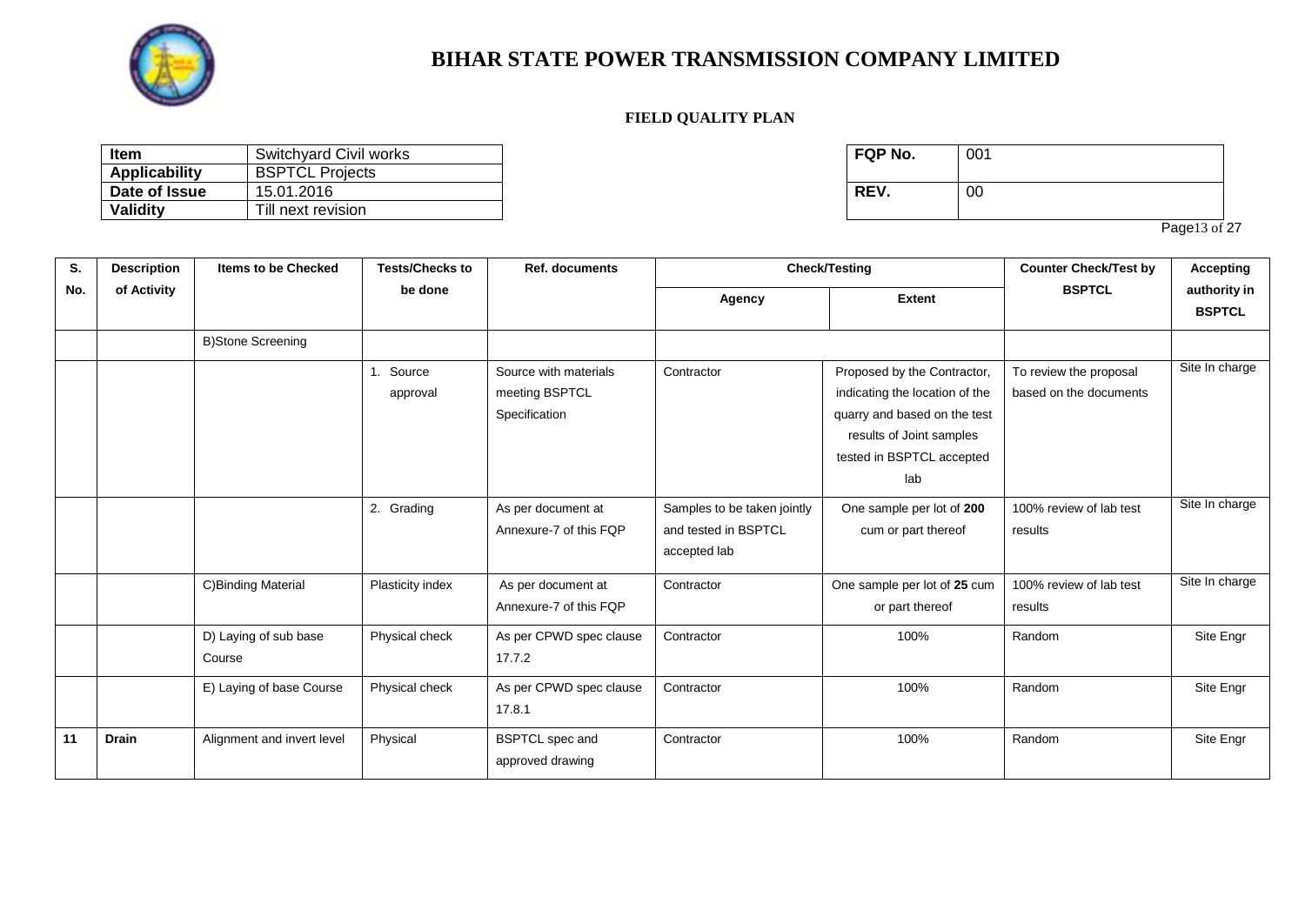

#### **FIELD QUALITY PLAN**

| <b>Item</b>          | Switchyard Civil works | <b>FQP No.</b> | 001 |
|----------------------|------------------------|----------------|-----|
| <b>Applicability</b> | <b>BSPTCL Projects</b> |                |     |
| Date of Issue        | 15.01.2016             | <b>REV.</b>    | 00  |
| Validity             | Till next revision     |                |     |

 Page14 of 27 **Annex-1 (Sheet 01 of 03)**

# **ACCEPTANCE CRITERIA AND PERMISSIBLE LIMITS FOR CEMENT**

|           | <b>ORDINARY PORTLAND CEMENT</b>       |                                                                                                                                   |                                                                                                                                  |                                                                                                                                |                                                                                                         |  |
|-----------|---------------------------------------|-----------------------------------------------------------------------------------------------------------------------------------|----------------------------------------------------------------------------------------------------------------------------------|--------------------------------------------------------------------------------------------------------------------------------|---------------------------------------------------------------------------------------------------------|--|
| S.<br>No. | Name of the test                      | <b>Ordinary Portland Cement 33</b><br>grade as per IS 269                                                                         | <b>Ordinary Portland Cement</b><br>43 grade as per IS 8112                                                                       | <b>Ordinary Portland Cement</b><br>53 grade as per IS 12269                                                                    | <b>Remarks</b>                                                                                          |  |
| a)        | <b>Physical tests</b>                 |                                                                                                                                   |                                                                                                                                  |                                                                                                                                | To be conducted in Appd. Lab                                                                            |  |
| (i)       | <b>Fineness</b>                       | Specific surface area shall not<br>be less than 225 sq.m. per Kg.<br>or 2250 Cm2/gm.                                              | Specific surface area shall not<br>be less than 225 sq.m. per Kg<br>or 2250 Cm2/gm.                                              | Specific surface area shall not be<br>less than 225 sq.m. per Kg or<br>2250 Cm2/gm.                                            | Blaine's air permeability method as<br>per IS 4031 (Part-2) / Sieve<br>analysis as per IS 4031 (part-3) |  |
| (ii)      | Compressive<br>strength               | $72 \pm 1$ hour: Not less than 16<br>Mpa (16 N/mm2)                                                                               | $72 \pm 1$ hour: Not less than 23<br>Mpa ( $23$ N/mm <sup>2</sup> )                                                              | 72 $\pm$ 1 hour : Not less than<br>27Mpa $(27 \text{ N/mm}^2)$                                                                 | As per IS 4031 (Part-6)                                                                                 |  |
|           |                                       | $168 \pm 2$ hour: Not less than 22<br>Mpa (22 N/mm2)                                                                              | 168 $\pm$ 2 hour : Not less than<br>33Mpa ( $33$ N/mm <sup>2</sup> )                                                             | 168 $\pm$ 1 hour : Not less than<br>$37Mpa$ ( $37 N/mm^2$ )                                                                    |                                                                                                         |  |
|           |                                       | $672 \pm 4$ hour: Not less than 33<br>Mpa (33 N/mm2)                                                                              | 672 $\pm$ 4 hour : Not less than<br>43 Mpa (43 N/mm <sup>2</sup> )                                                               | $672 \pm 1$ hour: Not less than 53<br>Mpa $(53 \text{ N/mm}^2)$                                                                |                                                                                                         |  |
| (iii)     | Initial<br>&<br>Final<br>setting time | Initial setting time : Not less<br>than 30 minutes                                                                                | Initial setting time : Not less<br>than 30 minutes                                                                               | Initial setting time: Not less than   As per IS 4031 (Part-5)<br>30 minutes                                                    |                                                                                                         |  |
|           |                                       | Final setting time : Not more<br>than 600 minutes                                                                                 | Final setting time : Not more<br>than 600 minutes                                                                                | Final setting time : Not more than<br>600 minutes                                                                              | -do-                                                                                                    |  |
| (iv)      | Soundness                             | Unaerated cement shall not<br>have an expansion of more<br>than 10mm when tested by Le<br>Chatlier and 0.8% by Autoclave<br>test. | Unaerated cement shall not<br>have an expansion of more<br>than 10mm when tested by Le<br>Chatlier and 0.8% by Autoclave<br>test | Unaerated cement shall not have<br>an expansion of more than 10mm<br>when tested by Le Chatlier and<br>0.8% by Autoclave test. | Le Chatlier and Autoclave test as<br>per IS 4031 (Part-3)                                               |  |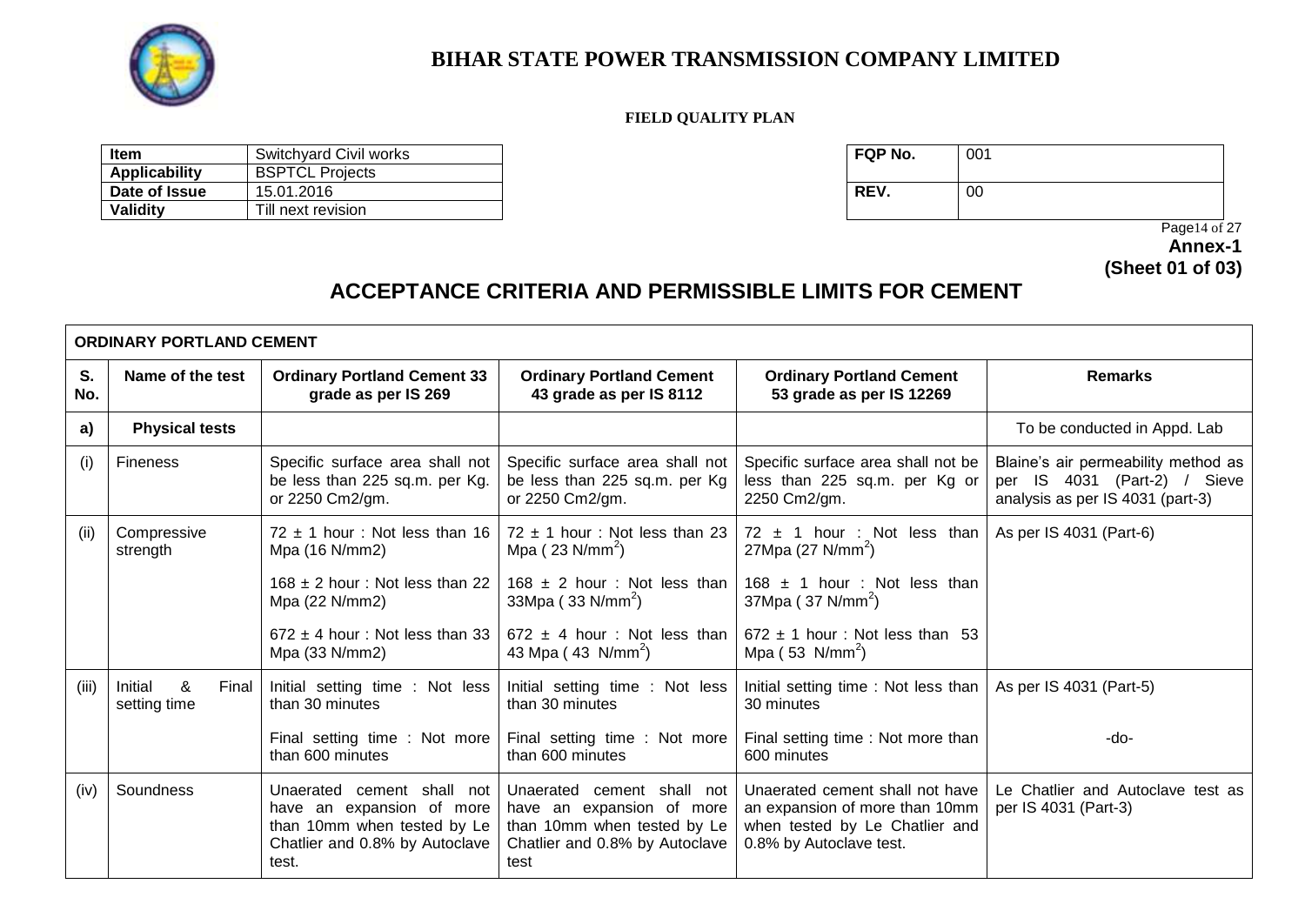

#### **FIELD QUALITY PLAN**

| Item                 | Switchyard Civil works | <b>FQP No.</b> | 001 |
|----------------------|------------------------|----------------|-----|
| <b>Applicability</b> | <b>BSPTCL Projects</b> |                |     |
| Date of Issue        | 15.01.2016             | REV.           | 00  |
| Validity             | Till next revision     |                |     |

| FQP No. | 001 |
|---------|-----|
| REV.    | 00  |

Page15 of 27

### **Annex-1 (Sheet 02 of 03)**

| S.<br>No. | Name of the test                  | <b>Ordinary Portland Cement 33</b><br>grade as per IS 269                                                                                                                                                                                             | <b>Ordinary Portland Cement</b><br>43 grade as per IS 8112                                                                                                                                                                                             | <b>Ordinary Portland Cement</b><br>53 grade as per IS 12269                                                                                                                                                                                    | <b>Remarks</b>     |
|-----------|-----------------------------------|-------------------------------------------------------------------------------------------------------------------------------------------------------------------------------------------------------------------------------------------------------|--------------------------------------------------------------------------------------------------------------------------------------------------------------------------------------------------------------------------------------------------------|------------------------------------------------------------------------------------------------------------------------------------------------------------------------------------------------------------------------------------------------|--------------------|
| b)        | <b>Chemical composition tests</b> |                                                                                                                                                                                                                                                       |                                                                                                                                                                                                                                                        |                                                                                                                                                                                                                                                | Review of MTC only |
|           |                                   | Ratio of percentage of lime<br>a)<br>to percentage of silica,<br>alumina & iron oxide 0.66<br>to 1.02                                                                                                                                                 | Ratio of percentage of lime<br>a)<br>to percentage of silica,<br>alumina & iron oxide 0.66<br>to 1.02                                                                                                                                                  | Ratio of percentage of lime<br>a)<br>to percentage of silica,<br>alumina & iron oxide 0.80 to<br>1.02%                                                                                                                                         |                    |
|           |                                   | Ratio of percentage of<br>b)<br>alumina to that of iron<br>oxide Minimum 0.66%                                                                                                                                                                        | Ratio of percentage of<br>a)<br>alumina to that of iron<br>oxide Minimum 0.66                                                                                                                                                                          | Ratio of percentage<br>a)<br>of<br>alumina to that of iron oxide<br>Minimum 0.66%                                                                                                                                                              |                    |
|           |                                   | Insoluble<br>residue,<br>C)<br>percentage by mass Max.<br>4.00%                                                                                                                                                                                       | Insoluble<br>residue,<br>C)<br>percentage by mass Max.<br>2.00%                                                                                                                                                                                        | Insoluble<br>residue,<br>C)<br>percentage by mass Max.<br>2.00%                                                                                                                                                                                |                    |
|           |                                   | Magnesia percentage by<br>d)<br>mass Max. 6%                                                                                                                                                                                                          | Magnesia percentage by<br>d)<br>mass Max. 6%                                                                                                                                                                                                           | Magnesia percentage by<br>d)<br>mass Max. 6%                                                                                                                                                                                                   |                    |
|           |                                   | sulphur<br>content<br>e)<br>Total<br>calculated as<br>sulphuric<br>anhydride<br>$(SO3)$ ,<br>percentage by mass not<br>more than $2.5$ and $3.0$<br>when tri-calcium aluminate<br>percent by mass is 5 or<br>less and greater than 5<br>respectively. | sulphur<br>content<br>e)<br>Total<br>calculated as<br>sulphuric<br>anhydride<br>$(SO_3)$ ,<br>percentage by mass not<br>more than $2.5$ and $3.0$<br>when tri-calcium aluminate<br>percent by mass is 5 or<br>less and greater than 5<br>respectively. | Total<br>sulphur<br>content<br>e)<br>calculated<br>sulphuric<br>as<br>anhydride $(SO3)$ , percentage<br>by mass not more than 2.5<br>and 3.0 when tri-calcium<br>aluminate percent by mass is<br>5 or less and greater than 5<br>respectively. |                    |
|           |                                   | f) Total loss on ignition shall not<br>be more than 5 percent                                                                                                                                                                                         | f) Total loss on ignition shall not<br>be more than 5 percent                                                                                                                                                                                          | f) Total loss on ignition shall not<br>be more than 5 percent                                                                                                                                                                                  |                    |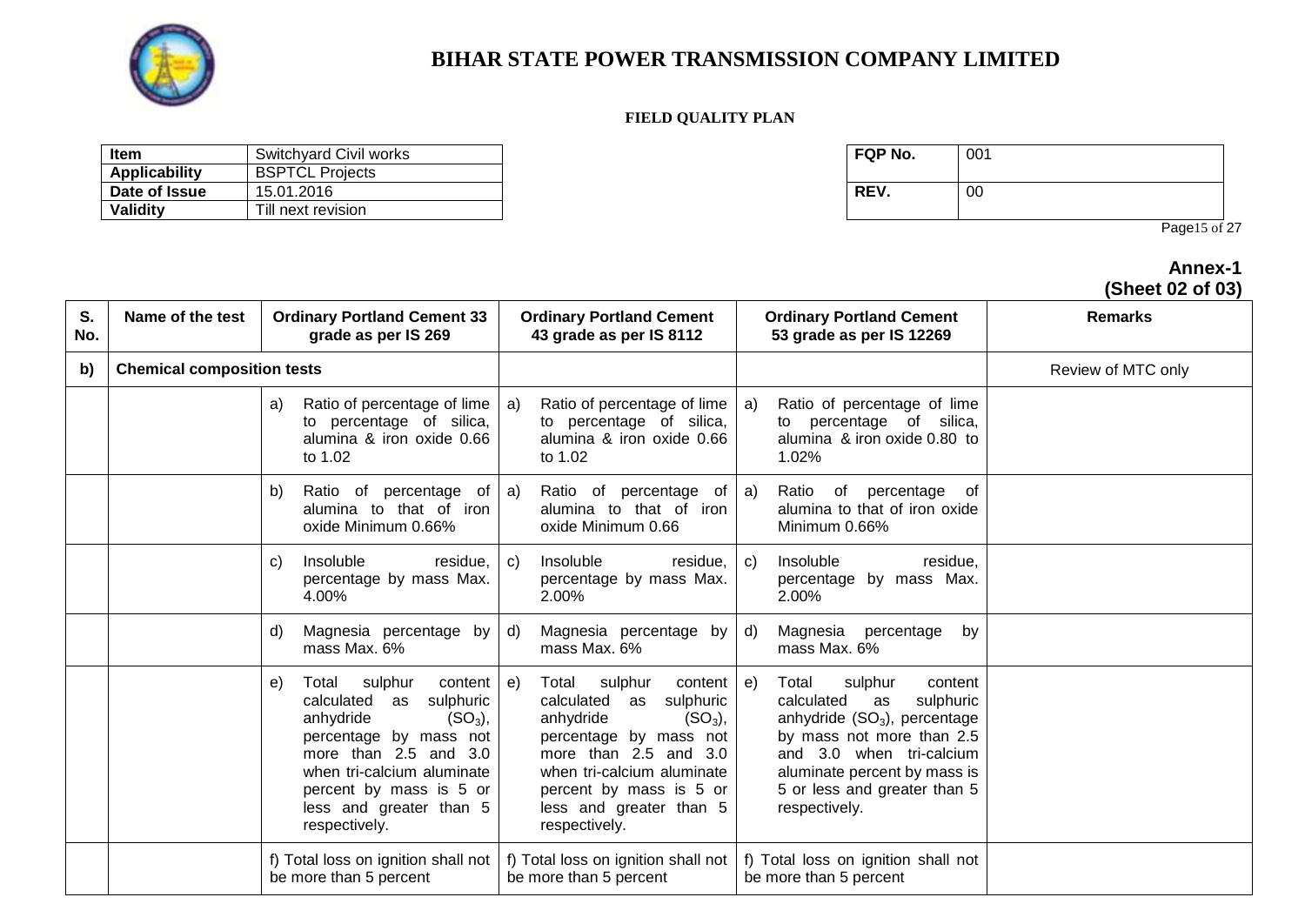

#### **FIELD QUALITY PLAN**

| Item                 | Switchyard Civil works | <b>FQP No.</b> | 001 |
|----------------------|------------------------|----------------|-----|
| <b>Applicability</b> | <b>BSPTCL Projects</b> |                |     |
| Date of Issue        | 15.01.2016             | REV.           | 00  |
| Validity             | Till next revision     |                |     |

| FQP No. | 001 |
|---------|-----|
| REV.    | 00  |

Page16 of 27

#### **Annex-1 (Sheet 03 of 03)**

| S.<br>No. | Name of the test                     |                                                         |                                                                                                                                                                                                            | <u>onoot aa ol aa</u><br><b>Remarks</b> |
|-----------|--------------------------------------|---------------------------------------------------------|------------------------------------------------------------------------------------------------------------------------------------------------------------------------------------------------------------|-----------------------------------------|
| 2.        |                                      | POZZOLANA PORTLAND CEMENT AS PER IS 1489                |                                                                                                                                                                                                            |                                         |
| a)        | <b>Physical tests</b>                | i)<br><b>Fineness</b>                                   | Specific surface area shall not be less than 300 sq.m. per Kg. or<br>3000 $\text{Cm}^2/\text{gm}$                                                                                                          |                                         |
|           |                                      | ii)<br>Compressive strength                             | a) $72 \pm 1$ hour: Not less than 16 Mpa (16 N/mm <sup>2</sup> )<br>b) $168 \pm 2$ hour: Not less than 22 Mpa (22 N/mm <sup>2</sup> )<br>c) 672 $\pm$ 4 hour: Not less than 33 Mpa (33 N/mm <sup>2</sup> ) |                                         |
|           |                                      | Initial & Final setting time<br>iii)                    | Initial setting time: Not less than 30 minutes<br>Final setting time: Not more than 600 minutes                                                                                                            |                                         |
|           |                                      | iv)<br>Soundness                                        | Unaerated cement shall not have an expansion of more than 10mm Le Chatlier test and 0.8% by Autoclave<br>test as per IS 4031 (Part-3)                                                                      |                                         |
| b)        | <b>Chemical</b><br>composition tests |                                                         |                                                                                                                                                                                                            |                                         |
|           |                                      | Magnesia percentage by mass Max. 6%<br>a)               |                                                                                                                                                                                                            | Review of MTC only                      |
|           |                                      | b)<br>in the PPC                                        | Insoluble material, percentage by mass $x + 4$ (100-x)/100 where x is the declared % of pozzolana                                                                                                          | -do-                                    |
|           |                                      | C)<br>3.0                                               | Total sulphur content calculated as sulpuric anhydride $(SO_3)$ , percentage by mass not more than                                                                                                         | -do-                                    |
|           |                                      | Total loss on ignition shall not be more than 5 percent |                                                                                                                                                                                                            |                                         |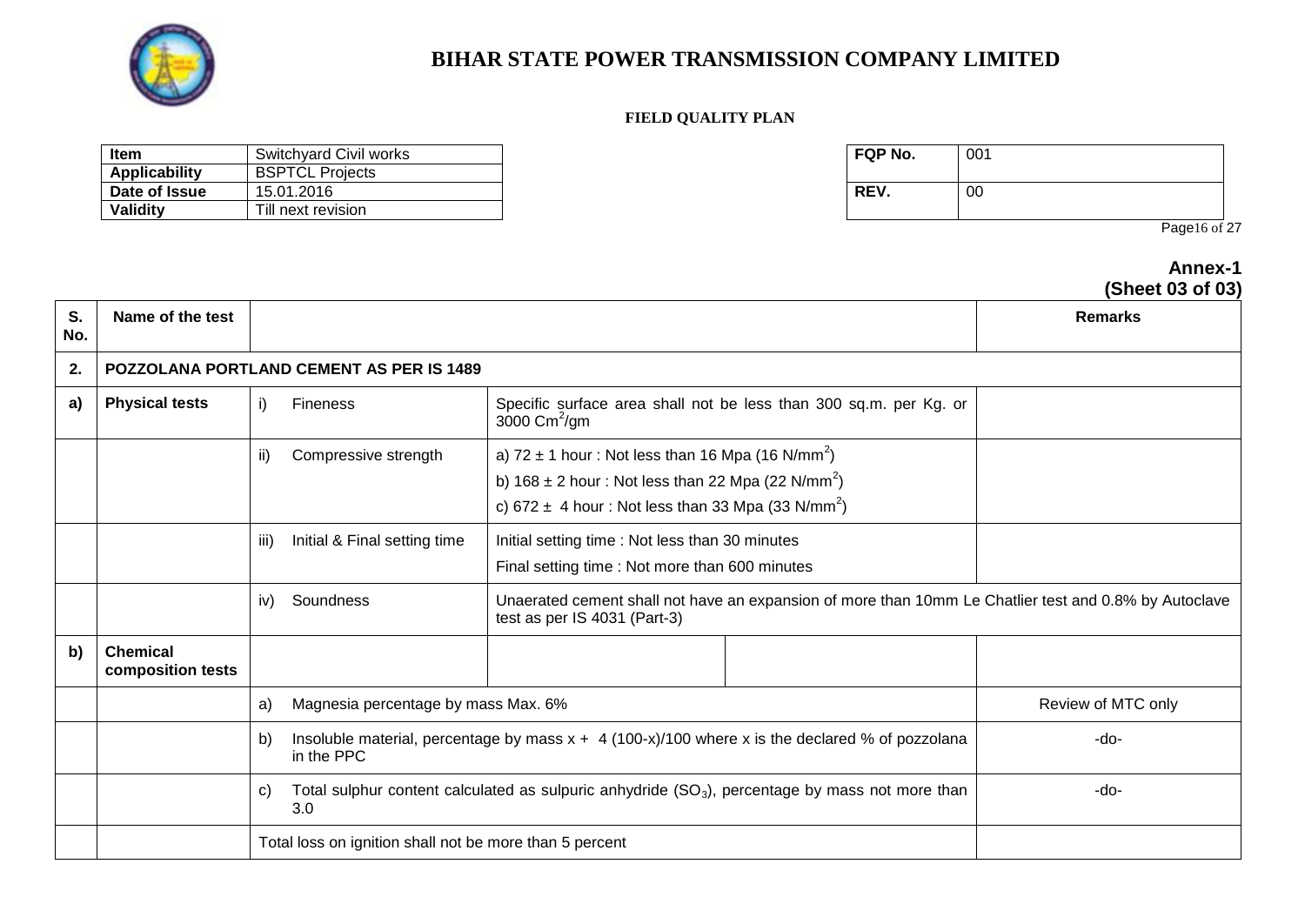

#### **FIELD QUALITY PLAN**

| ltem                 | Switchyard Civil works | FQP No. | 001 |
|----------------------|------------------------|---------|-----|
| <b>Applicability</b> | <b>BSPTCL Projects</b> |         |     |
| Date of Issue        | 15.01.2016             | REV.    | -00 |
| Validity             | Till next revision     |         |     |

| FQP No. | 001 |
|---------|-----|
| REV.    | 00  |

 Page17 of 27 **Annex-2**

# **ACCEPTANCE CRITERIA AND PERMISSIBLE LIMITS FOR REINFORCEMENT STEEL AS PER IS 1786-1985 Edition-4.3 (2004-12)**

| S.<br>No. | Name of the test                                                   | Fe 415                                                                      | Fe 500                                                                  |
|-----------|--------------------------------------------------------------------|-----------------------------------------------------------------------------|-------------------------------------------------------------------------|
| i)        | <b>Chemical analysis test</b>                                      |                                                                             |                                                                         |
|           | Carbon                                                             | 0.30 Percent Maximum                                                        | 0.30 Percent Maximum                                                    |
|           | Sulphur                                                            | 0.060 Percent Maximum                                                       | 0.055 Percent Maximum                                                   |
|           | Phosphorus                                                         | 0.060 Percent Maximum                                                       | 0.055 Percent Maximum                                                   |
|           | Sulphur & Phosphorus                                               | <b>Percent Maximum</b><br>0.11                                              | 0.105 Percent Maximum                                                   |
| ii)       | <b>Physical tests</b>                                              |                                                                             |                                                                         |
|           | Tensile Strength Minimum<br>a)                                     | 10% more than actual 0.2% proof<br>stress but not less than 485<br>N/Sq.mm. | 8 % more than actual 0.2% proof stress<br>but not less than 545 N/Sq.mm |
|           | b) 0.2% of proof stress/Yield stress<br>Minimum, N/mm <sup>2</sup> | 415                                                                         | 500                                                                     |
|           | c) Elongation percent, Minimum                                     | 14.5                                                                        | 12                                                                      |
| iii)      | <b>Bend &amp; Rebend tests</b>                                     | Pass                                                                        | Pass                                                                    |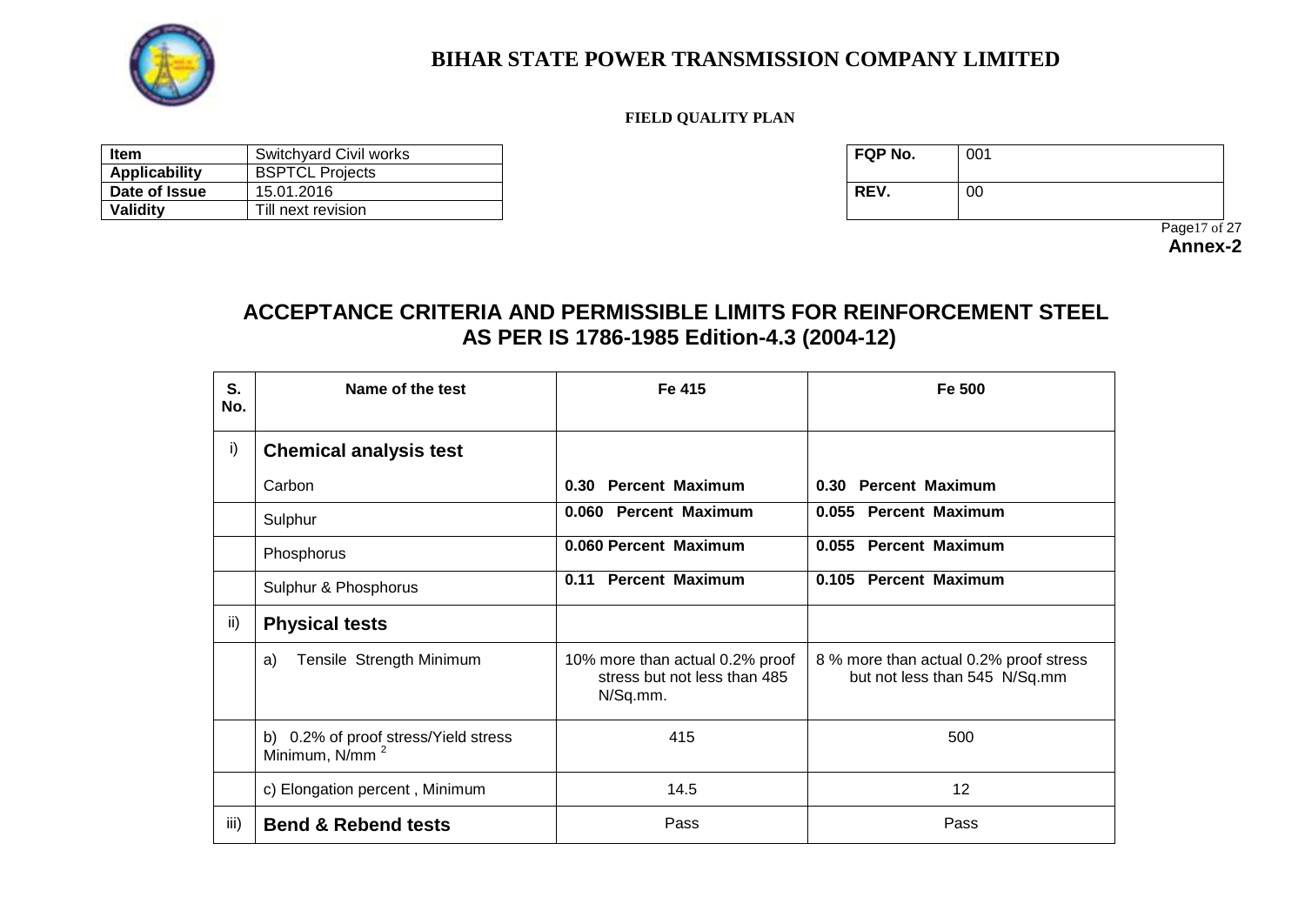

#### **FIELD QUALITY PLAN**

| ltem          | Switchyard Civil works | <b>FQP No.</b> | 001 |
|---------------|------------------------|----------------|-----|
| Applicability | <b>BSPTCL Projects</b> |                |     |
| Date of Issue | 15.01.2016             | REV.           | -00 |
| Validity      | Till next revision     |                |     |

| FQP No. | 001 |
|---------|-----|
| REV.    | 00  |

 Page18 of 27 **Annex-3**

# **ACCEPTANCE CRITERIA AND PERMISSIBLE LIMITS FOR COARSE AGGREGATES AS PER IS 383**

| 3. | <b>Coarse Aggregates</b>                                            |                            |                                                                  |                          |                                                            |                          |                          |                                                                                  |                                                         |              |                          |
|----|---------------------------------------------------------------------|----------------------------|------------------------------------------------------------------|--------------------------|------------------------------------------------------------|--------------------------|--------------------------|----------------------------------------------------------------------------------|---------------------------------------------------------|--------------|--------------------------|
| i) | <b>Physical Tests</b>                                               |                            |                                                                  |                          |                                                            |                          |                          |                                                                                  |                                                         |              |                          |
|    | a) Determination of<br>particles size                               | a. IS Sieve<br>Designation |                                                                  |                          | %age passing for Single-Sized Aggregate<br>of nominal size |                          |                          |                                                                                  | Percentage Passing for grades Aggregate of nominal size |              |                          |
|    |                                                                     |                            | 40 mm                                                            | <b>20 mm</b>             | <b>16 mm</b>                                               | 12.5 mm                  | $10 \text{ mm}$          | 40 mm                                                                            | <b>20 mm</b>                                            | <b>16 mm</b> | 12.5 mm                  |
|    |                                                                     | 63 mm                      | 100                                                              | $\blacksquare$           | $\blacksquare$                                             | $\blacksquare$           | $\overline{\phantom{a}}$ | $\overline{a}$                                                                   | $\blacksquare$                                          |              |                          |
|    |                                                                     | 40 mm                      | 85 to 100                                                        | 100                      | $\overline{\phantom{0}}$                                   | $\overline{\phantom{a}}$ | $\overline{\phantom{a}}$ | 95 to 100                                                                        | 100                                                     |              | ٠                        |
|    |                                                                     | 20 mm                      | 0 to 20                                                          | 85 to 100                | 100                                                        | $\overline{\phantom{a}}$ | $\overline{\phantom{a}}$ | 30 to 70                                                                         | 95 to 100                                               | 100          | 100                      |
|    |                                                                     | $16 \text{ mm}$            | $\overline{\phantom{a}}$                                         | $\blacksquare$           | 85 to 100                                                  | 100                      | $\overline{\phantom{a}}$ | $\overline{\phantom{a}}$                                                         |                                                         | 90-100       | $\overline{\phantom{a}}$ |
|    |                                                                     | $12.5$ mm                  | $\overline{\phantom{a}}$                                         | $\overline{\phantom{a}}$ | $\blacksquare$                                             | 85 to 100                | 100                      | $\blacksquare$                                                                   |                                                         |              | 90 to 100                |
|    |                                                                     | $10 \text{ mm}$            | $0$ to 5                                                         | 0 to 20                  | 0 to 30                                                    | 0 to 45                  | 85 to 100                | 10 to 35                                                                         | 25 to 55                                                | 30 to 70     | 40 to 85                 |
|    |                                                                     | 4.75 mm                    | $\overline{\phantom{a}}$                                         | $0$ to $5$               | $0$ to $5$                                                 | 0 to 10                  | 0 to 20                  | $0$ to $5$                                                                       | 0 to 10                                                 | 0 to 10      | 0 to 10                  |
|    |                                                                     | 2.36 mm                    | $\overline{\phantom{a}}$                                         | $\overline{\phantom{a}}$ | $\blacksquare$                                             | $\blacksquare$           | $0$ to $5$               | $\sim$                                                                           | $\blacksquare$                                          | $\sim$       | ٠                        |
|    | Flakiness index<br>b.                                               |                            | Not to exceed 25%                                                |                          |                                                            |                          |                          |                                                                                  |                                                         |              |                          |
|    | <b>Crushing Value</b><br>c.                                         |                            | Not to exceed 45%                                                |                          |                                                            |                          |                          |                                                                                  |                                                         |              |                          |
|    | Presence of deletrious material<br>d.                               |                            | Total presence of deleterious materials not to exceed 5%         |                          |                                                            |                          |                          |                                                                                  |                                                         |              |                          |
|    | Hardness<br>е.                                                      |                            | Abrasion value not more than 40%, Impact value not more than 30% |                          |                                                            |                          |                          |                                                                                  |                                                         |              |                          |
|    | Soundness test (for concrete work<br>f.<br>subject to frost action) |                            |                                                                  |                          |                                                            |                          |                          | 12% when tested with sodium sulphate and 18% when tested with magnesium sulphate |                                                         |              |                          |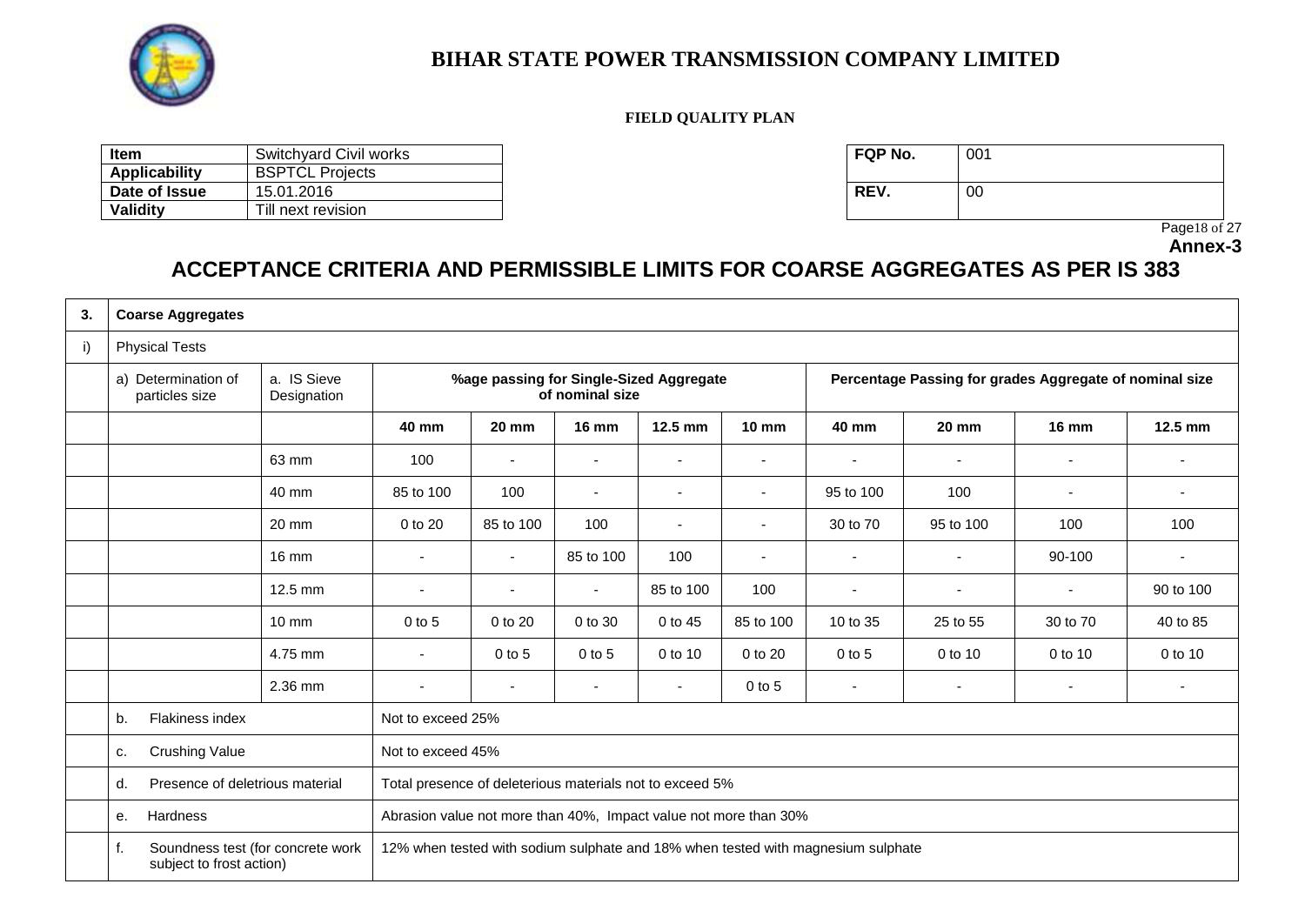

#### **FIELD QUALITY PLAN**

| <b>Item</b>   | Switchyard Civil works | FQP No. | 001 |
|---------------|------------------------|---------|-----|
| Applicability | <b>BSPTCL Projects</b> |         |     |
| Date of Issue | 15.01.2016             | REV.    | -00 |
| Validity      | Till next revision     |         |     |

| FQP No. | 001 |
|---------|-----|
| REV.    | 00  |

Page19 of 27

**Annex-4**

# **ACCEPTANCE CRITERIA AND PERMISSIBLE LIMITS FOR FINE AGGREGATES AS PER IS 383**

| 4. | <b>Fine aggregates</b>                                                 |                                                                                  |                                                         |                  |                  |  |
|----|------------------------------------------------------------------------|----------------------------------------------------------------------------------|---------------------------------------------------------|------------------|------------------|--|
| i) | <b>Physical Tests</b>                                                  |                                                                                  | Percentage passing for graded aggregate of nominal size |                  |                  |  |
|    | Determination of particle size<br>a)                                   | <b>IS Sieve Designation</b>                                                      | F.A. Zone I                                             | F.A. Zone II     | F.A. Zone III    |  |
|    |                                                                        | $10 \text{ mm}$                                                                  | 100                                                     | 100              | 100              |  |
|    |                                                                        | 4.75 mm                                                                          | 90-100                                                  | 90-100           | 90-100           |  |
|    |                                                                        | 2.36 mm                                                                          | 60-95                                                   | 75-100           | 85-100           |  |
|    |                                                                        | $1.18$ mm                                                                        | 30-70                                                   | 55-90            | 75-100           |  |
|    |                                                                        | 600 microns                                                                      | 15-34                                                   | 35-59            | 60-79            |  |
|    |                                                                        | 300 microns                                                                      | 5 to 20                                                 | 8 to 30          | 12 to 40         |  |
|    |                                                                        | 150 microns                                                                      | $0 - 10$                                                | $0 - 10$         | $0 - 10$         |  |
|    | Silt content<br>b)                                                     |                                                                                  | Not to exceed 8%                                        | Not to exceed 8% | Not to exceed 8% |  |
|    | Presence of deleterious material<br>$\mathbf{C}$                       | Total presence of deleterious materials shall not exceed 5%                      |                                                         |                  |                  |  |
|    | Soundness Applicable to concrete work subject<br>d)<br>to frost action | 12% when tested with sodium sulphate and 15% when tested with magnesium sulphate |                                                         |                  |                  |  |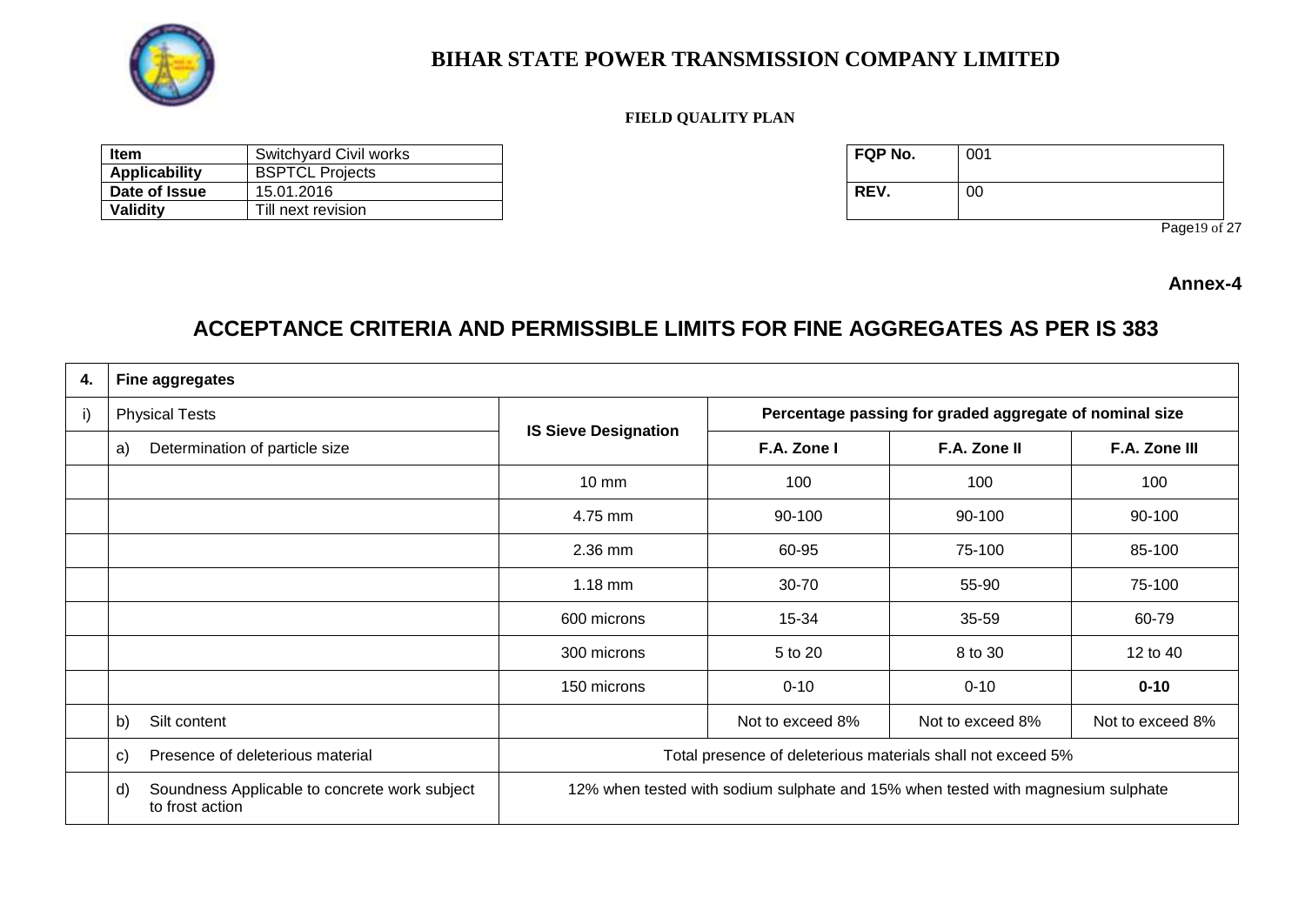

#### **FIELD QUALITY PLAN**

| Item                 | Switchyard Civil works | <b>FQP No.</b> | 001 |
|----------------------|------------------------|----------------|-----|
| <b>Applicability</b> | <b>BSPTCL Projects</b> |                |     |
| Date of Issue        | 15.01.2016             | REV.           | 00  |
| Validity             | Till next revision     |                |     |

| FQP No. | 001 |
|---------|-----|
| REV.    | 00  |

 Page20 of 27 **Annex-5**

#### **ACCEPTANCE CRITERIA AND PERMISSIBLE LIMITS FOR CONCRETE WORK**

| <b>Concrete</b> | a  | Workability          | Slump shall be recorded by slump cone method and it shall between 25-75 mm. depending<br>upon workability requirement as per IS 456.                                                                                                                                                                                                                                                  |
|-----------------|----|----------------------|---------------------------------------------------------------------------------------------------------------------------------------------------------------------------------------------------------------------------------------------------------------------------------------------------------------------------------------------------------------------------------------|
|                 | b) | Compressive strength | For Design mix as per IS:456 for Grade M20 or above<br>For nominal (volumetric) concrete mixes compressive strength for 1:1.5:3 (Cement : Fine<br>aggregates : Coarse aggregates) concrete 28 days strength shall be min 265Kg/cm <sup>2</sup> and for<br>1:2:4(Cement: Fine Aggregate: Coarse aggregate) nominal mix concrete 28 days strength<br>shall be min $210\text{Kg/cm}^2$ . |

#### **Notes :**

- 1) All Design Mix concrete shall be as per IS: 456.
- 2) ACCEPTANCE CRITERIA BASED ON 28 DAYS COMPRESSIVE STRENGTHS FOR DESIGN MIX CONCRETE: AS PER Table-11 of IS:456 as given below:

| Specified Grade | Mean of the Group of 4 Non-Overlapping consecutive test results in N/sq mm                                         | Individual Test Results in N/sq mm |
|-----------------|--------------------------------------------------------------------------------------------------------------------|------------------------------------|
| M 20 or above   | Shall greater than or equal to fck+0.825 x established standard deviation (rounded<br>off to nearest 0.5 N/sq mm)* | $\ge$ fck – 3 N/sq mm              |
|                 | 0r                                                                                                                 |                                    |
|                 | $Fck + 3 N/sq mm$ , whichever is greater                                                                           |                                    |

\* Established value of standard deviation shall be determined based on Note of Table-11 of IS:456

- **3)** ACCEPTANCE CRITERIA BASED ON 28 DAYS COMPRESSIVE STRENGTHS FOR NOMINAL MIX CONCRETE:
- a) On the basis of mandatory lab test result, in case of actual average compressive strength being less than specified strength but up to 70% of specified strength, concrete may be accepted and the rate payable shall be in the same proportion as the actual average compressive strength bears to specified compressive strength.
- b) If the actual average strength of accepted sample is less than 70% of specified strength, the Site-in-charge shall reject the defective portion of work represent by sample and nothing shall be paid for the rejected work. Remedial measures necessary to retain the structure shall be taken at the risk and cost of contractor. If, however, the Engineer-in-charge / Project In-charge so desires, he may order additional tests to be carried out to ascertain if the structure can be retained/rectified. All the charges in connection with these additional tests shall be borne by the Contractor.
- c) 53 Grade cement shall be used after obtaining specific approval of the Engineer in charge.
- d) Portland slag cement conforming to IS: 455 may be used as per Technical Specification.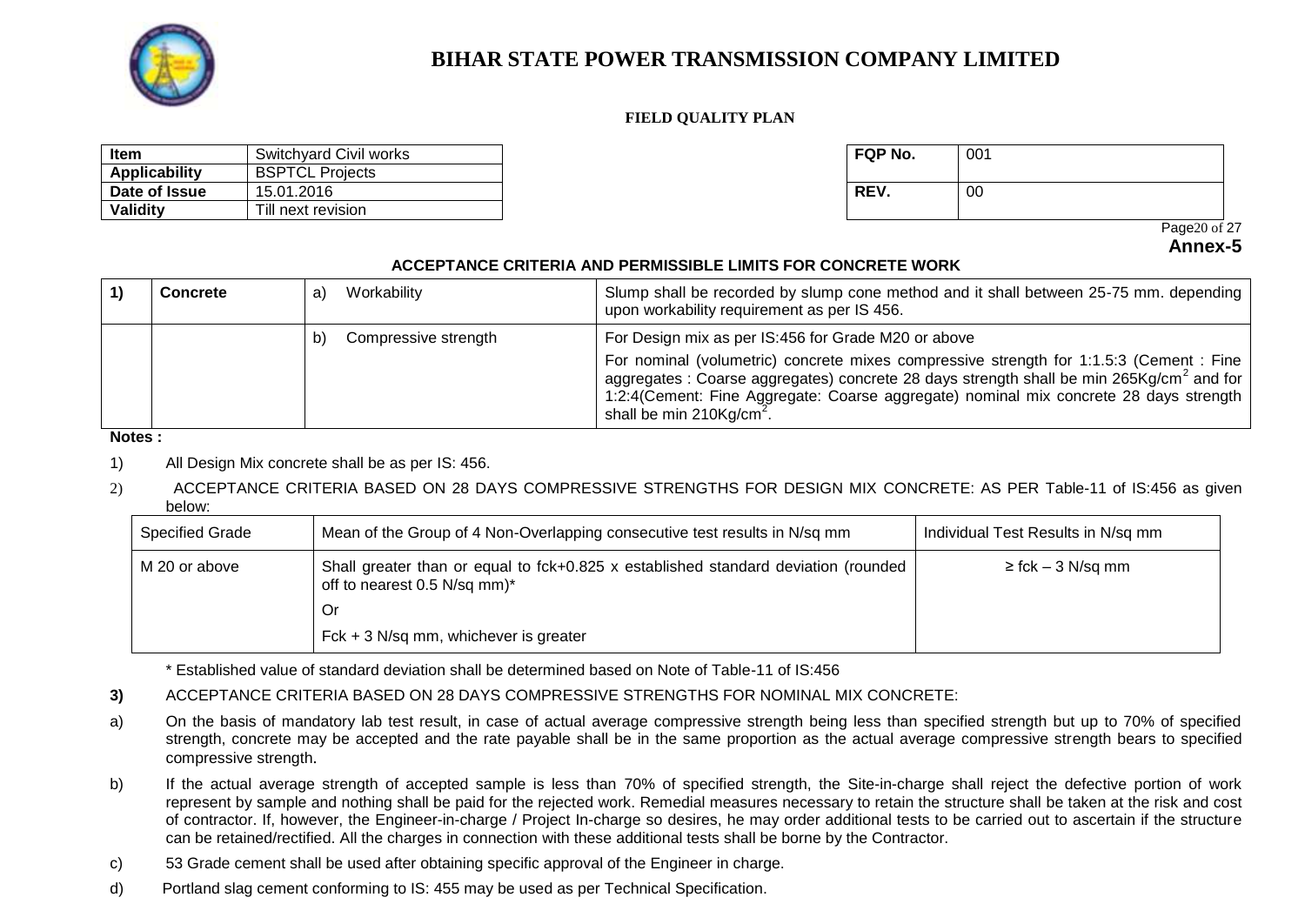

#### **FIELD QUALITY PLAN**

| ltem          | Switchyard Civil works | <b>FQP No.</b> | 001 |
|---------------|------------------------|----------------|-----|
| Applicability | <b>BSPTCL Projects</b> |                |     |
| Date of Issue | 15.01.2016             | REV.           | 00  |
| Validity      | Till next revision     |                |     |

| FQP No. | 001 |
|---------|-----|
| REV.    | 00  |

 Page21 of 27 **Annex- 6** 

**(Sheet 01 0f 02)**

### **SAMPLING PLAN FOR BRICK-WORK**

Scale of sampling and permissible number of defectives for visual and dimensional characteristics.

| No of Bricks in the lot | For characteristics specified for individual bricks |                                            | For Dimensional characteristics for group of 20 bricks- No of bricks to be selected |
|-------------------------|-----------------------------------------------------|--------------------------------------------|-------------------------------------------------------------------------------------|
|                         | No of bricks to be selected                         | Permissible no of defective in the sample. |                                                                                     |
| (1)                     | (2)                                                 | (3)                                        | (4)                                                                                 |
| 2001-10000              | -20                                                 |                                            | 40                                                                                  |
| 10001-35000             | 32                                                  |                                            | 60                                                                                  |
| 35001-50000             | 50                                                  |                                            | 80                                                                                  |

Note : In case the lot contains 2000 or less bricks the sampling shall be as per decision of the Engineer – in- charge.

Scale of sampling for physical characteristics

| Lot size    | Sampling size for compressive strength water absorption and efflorescence | Permissible No of defectives for efflorescence |
|-------------|---------------------------------------------------------------------------|------------------------------------------------|
| (1)         | (2)                                                                       | (3)                                            |
| 2001-10000  | 5                                                                         | 0                                              |
| 10001-35000 | 10                                                                        | U                                              |
| 35001-50000 | 15                                                                        |                                                |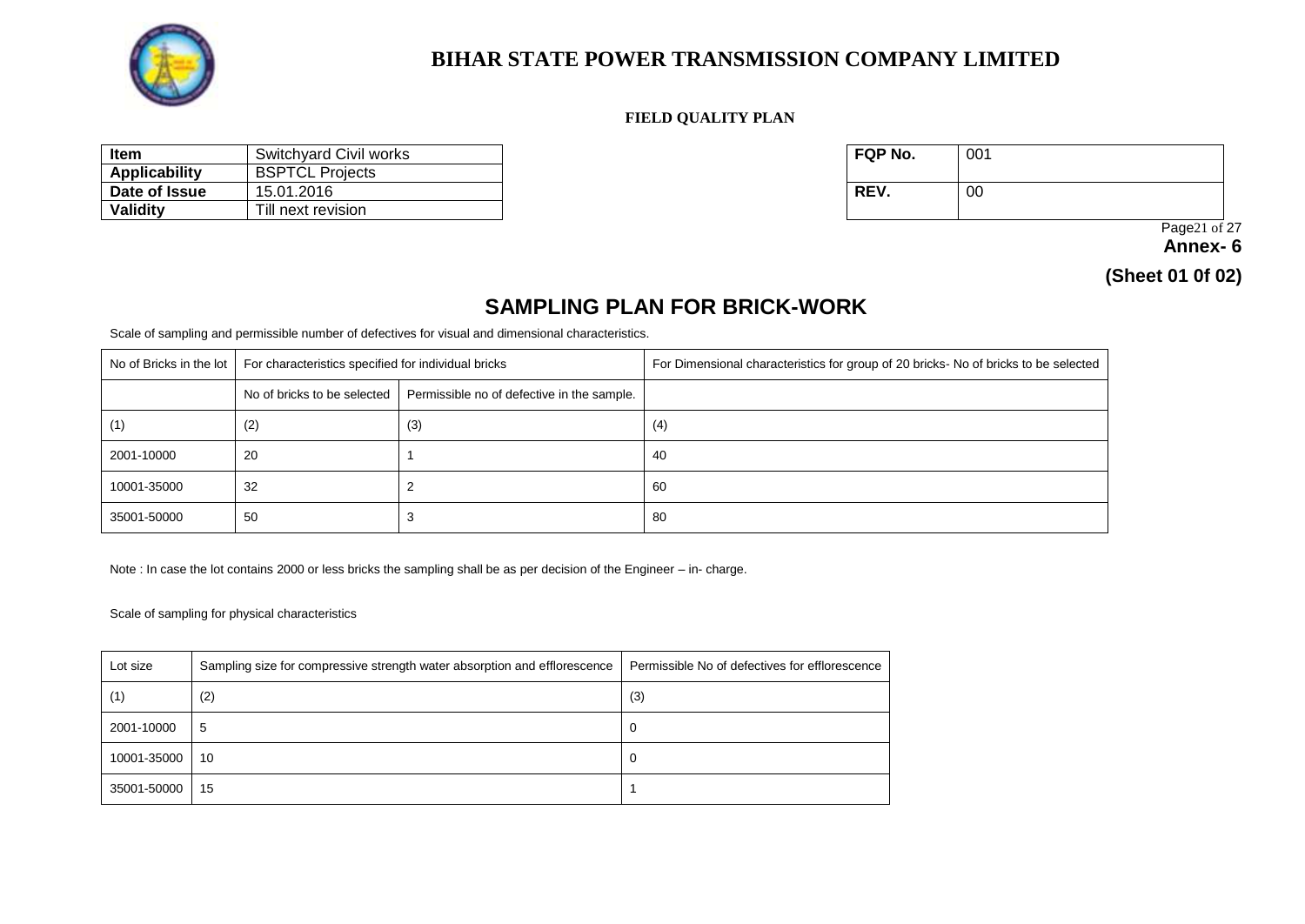

#### **FIELD QUALITY PLAN**

| ltem          | Switchyard Civil works | FQP No. | 001 |
|---------------|------------------------|---------|-----|
| Applicability | <b>BSPTCL Projects</b> |         |     |
| Date of Issue | 15.01.2016             | REV.    | 00  |
| Validity      | Till next revision     |         |     |

| FQP No. | 001 |
|---------|-----|
| REV.    | 00  |

Page22 of 27

**Annex- 6** 

**(Sheet 02 0f 02)**

ACCEPTABLE CRITERIA FOR BRICK WORK

1) Dimensional Tolerances: The dimensions of modular/ Non modular bricks when tested shall be within the following limits per 20 bricks.

| S.No | <b>DESCRIPTION</b> | <b>MODULAR BRICKS</b>                   | NON-MODULAR BRICKS           |
|------|--------------------|-----------------------------------------|------------------------------|
|      | <b>LENGTH</b>      | 372 t0o 388 cm $(380 \pm 8 \text{ cm})$ | 432 to 468 cm $(450 \pm 18)$ |
|      | <b>WIDTH</b>       | 176 to 184 cm $(180 \pm \text{cm})$     | 213 to 231cm $(222 \pm 9)$   |
| 3    | <b>HEIGHT</b>      | 176 to 184 cm $(180 \pm 4 \text{ cm})$  | 134 to 146 cm $(140 \pm 6)$  |

2) Compressive strength: the bricks shall have a minimum average compressive strength as specified in BSPTCL specification. The compressive strength of any individual brick tested shall not fall below the min. average compressive strength specified for the corresponding class of brick by more than 20% . in case compressive strength of any individual brick tested exceeds the upper limit specified for the corresponding class of bricks, the same shall be limited to upper limit of the class as specified for the purpose of calculating the average compressive strength.

3) Water absorption : The average water absorption of bricks shall not be more than 20% by weight.

4) Efflorescence : The rating of efflorescence of bricks shall not be more than moderate.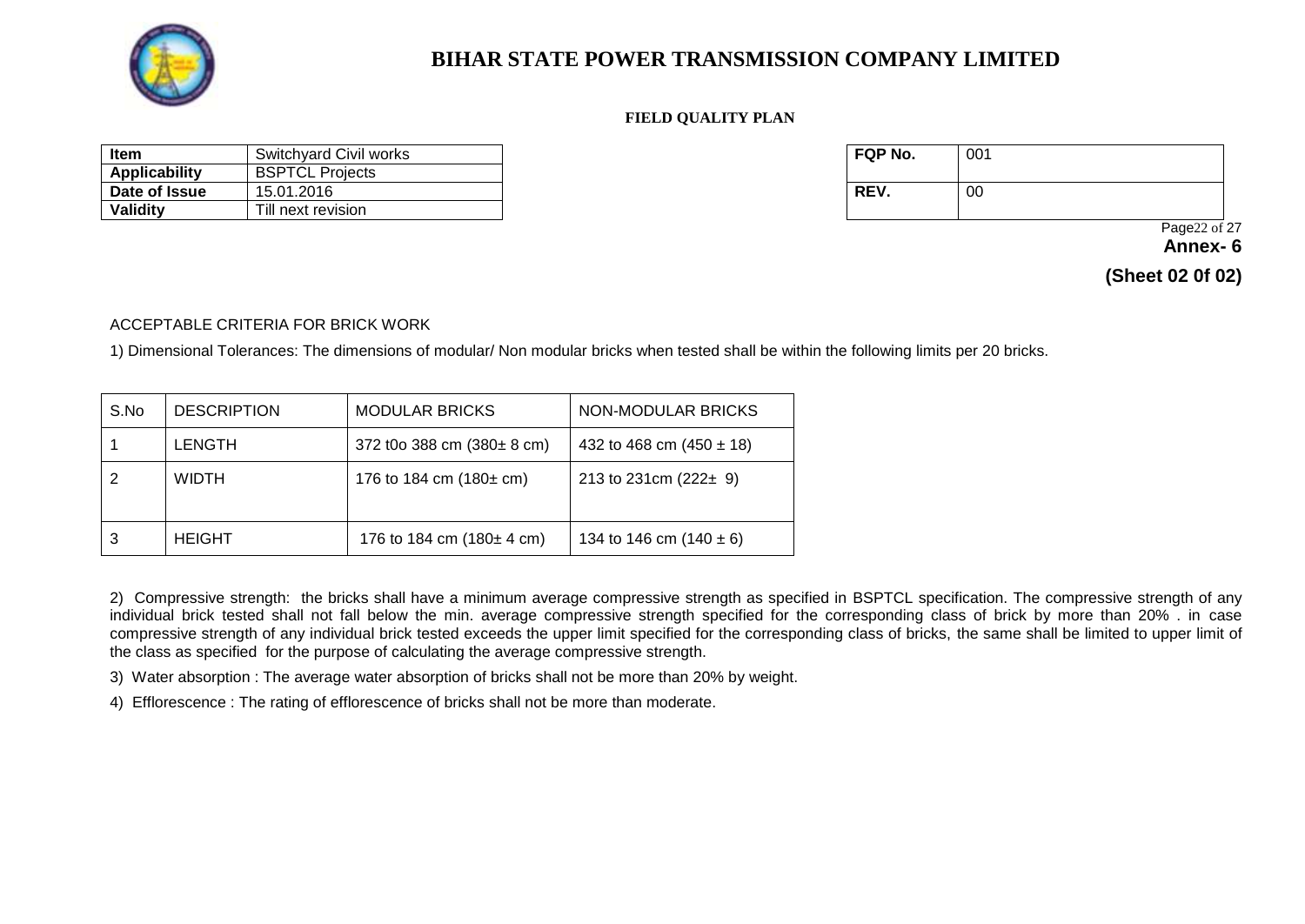

#### **FIELD QUALITY PLAN**

| <b>Item</b>   | Switchyard Civil works | <b>FQP No.</b> | 001 |
|---------------|------------------------|----------------|-----|
| Applicability | <b>BSPTCL Projects</b> |                |     |
| Date of Issue | 15.01.2016             | REV.           | -00 |
| Validity      | Till next revision     |                |     |

| FQP No. | 001 |
|---------|-----|
| REV.    | 00  |

Page23 of 27 **Annexure-7**

 **Page 1 of 2**

### **PHYSICAL, REQUIREMENT OF COARSE AGGREGATE**

| S.No. | Type of  | Type of Test                | <b>Test Method</b> | Requirements |
|-------|----------|-----------------------------|--------------------|--------------|
|       | Constn.  |                             |                    |              |
| 1.    | Sub-base | Los Angeles Abrasion        | IS:2386(Pt.IV)     | 60% max.     |
|       |          | Value or Aggregate          | $IS:2386$ (Pt.IV)  | 50% max      |
|       |          | Impact value                | $IS:5640^{***}$    |              |
| 2.    | Base     | a) Los Angeles Abrasion     | IS:2386(Pt.IV)     | 50% max.     |
|       |          | Value                       | IS:2386 (Pt.IV)    | 40% max      |
|       |          | or Aggregate                | IS:5640            |              |
|       |          | Impact value                | $IS:2386$ (Pt.I)   | $*$ 35% max  |
|       |          | b) Flakiness & Elongation   |                    |              |
|       |          | Index                       |                    |              |
| 3.    | Surface  | a) Los Angeles Abrasion     | IS:2386(Pt.IV)     | 40% max.     |
|       | Course   | Value                       | $IS:2386$ (Pt.IV)  | $30\%$ max   |
|       |          | or Aggregate Impact value   | $IS:2386$ (Pt.I)   | 35% max      |
|       |          | b) Flakiness $&$ Elongation |                    |              |
|       |          | Index                       |                    |              |

\* Aggregates may satisfy requirements of either of the two tests

\* The requirements of flakiness index shall be enforced only in case of crushed/broken stone and crushed slag.

\*\*\*Aggregates like brick metal, kankar and laterite which get softened in presence of water, shall be tested for impact value under wet conditions in accordance with IS:5640.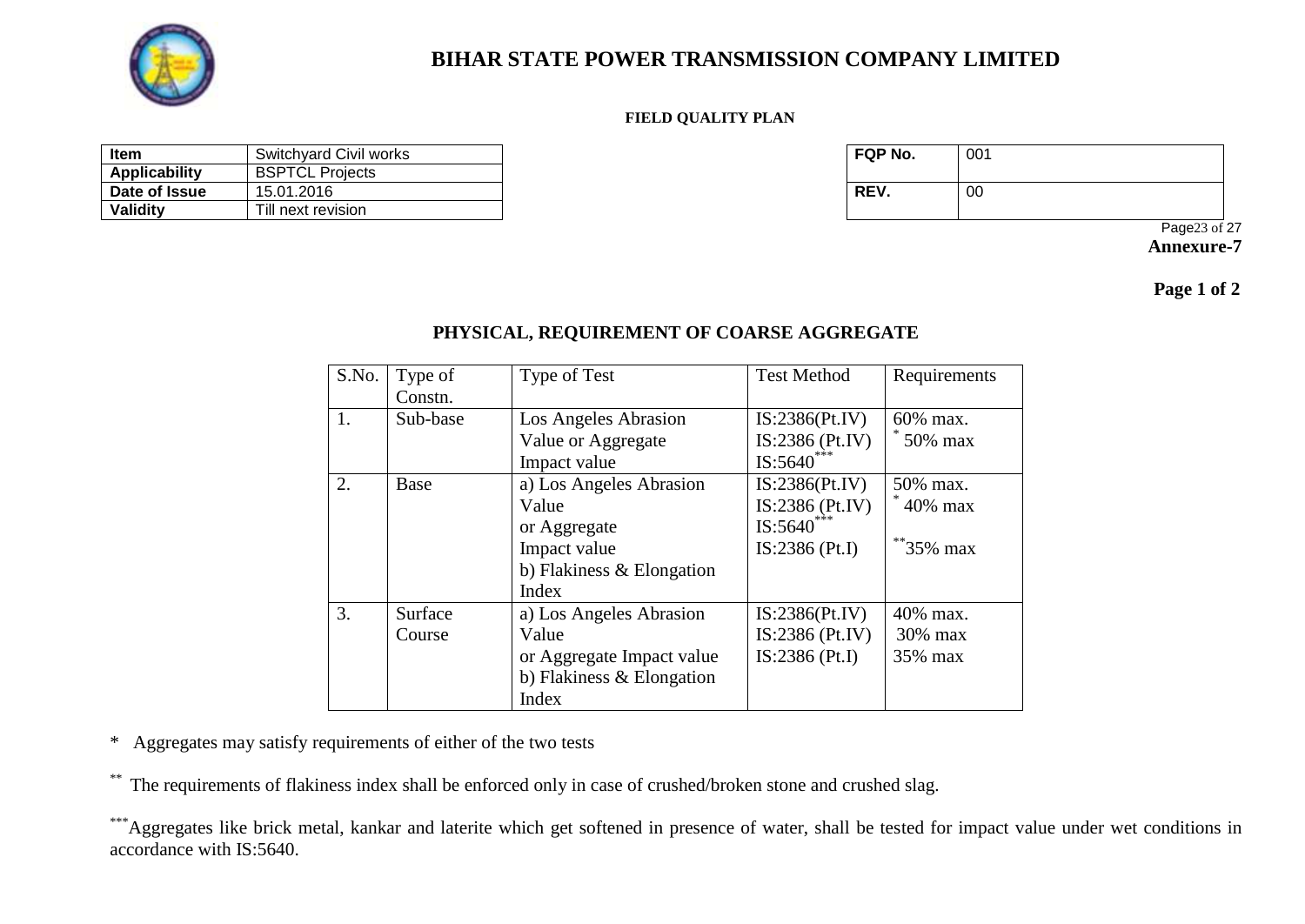

#### **FIELD QUALITY PLAN**

| ltem                 | Switchyard Civil works | <b>FQP No.</b> | 001 |
|----------------------|------------------------|----------------|-----|
| <b>Applicability</b> | <b>BSPTCL Projects</b> |                |     |
| Date of Issue        | 15.01.2016             | REV.           | 00  |
| Validity             | Till next revision     |                |     |

| FQP No. | 001 |
|---------|-----|
| REV.    | 00  |

Page24 of 27

 **Page 2 of 3**

### **GRADING REQUIREMENTS OF COARSE AGGREGATE FOR GSB**

| <b>GRADING FOR CLOSE-GRADED GRANULAR</b> |                            |                           |                                         |                      |  |
|------------------------------------------|----------------------------|---------------------------|-----------------------------------------|----------------------|--|
|                                          |                            | <b>SUB-BASE MATERIALS</b> |                                         |                      |  |
|                                          | <b>IS Sieve</b>            |                           | Per cent by weight passing the IS sieve |                      |  |
|                                          | <b>Designation</b>         | <b>Grading I</b>          | <b>Grading II</b>                       | <b>Grading III</b>   |  |
|                                          | 75.0 mm                    | 100                       | $- - -$                                 | $\sim$ $\sim$ $\sim$ |  |
|                                          | 53.0 mm                    | 80-100                    | 100                                     | $\sim$ $\sim$ $\sim$ |  |
|                                          | 26.5 mm                    | 55-90                     | 70-100                                  | 100                  |  |
|                                          | 9.50 mm                    | 35-65                     | 50-80                                   | 65-95                |  |
|                                          | 4.75 mm                    | 25-55                     | 40-65                                   | 50-80                |  |
|                                          | 2.36 mm                    | 20-40                     | 30-50                                   | 40-65                |  |
|                                          | 0.425 mm                   | 10-25                     | $15 - 25$                               | 20-35                |  |
|                                          | $0.075$ mm                 | $3 - 10$                  | $3 - 10$                                | $3 - 10$             |  |
|                                          | <b>CBR Value (Minimum)</b> | 30                        | 25                                      | 20                   |  |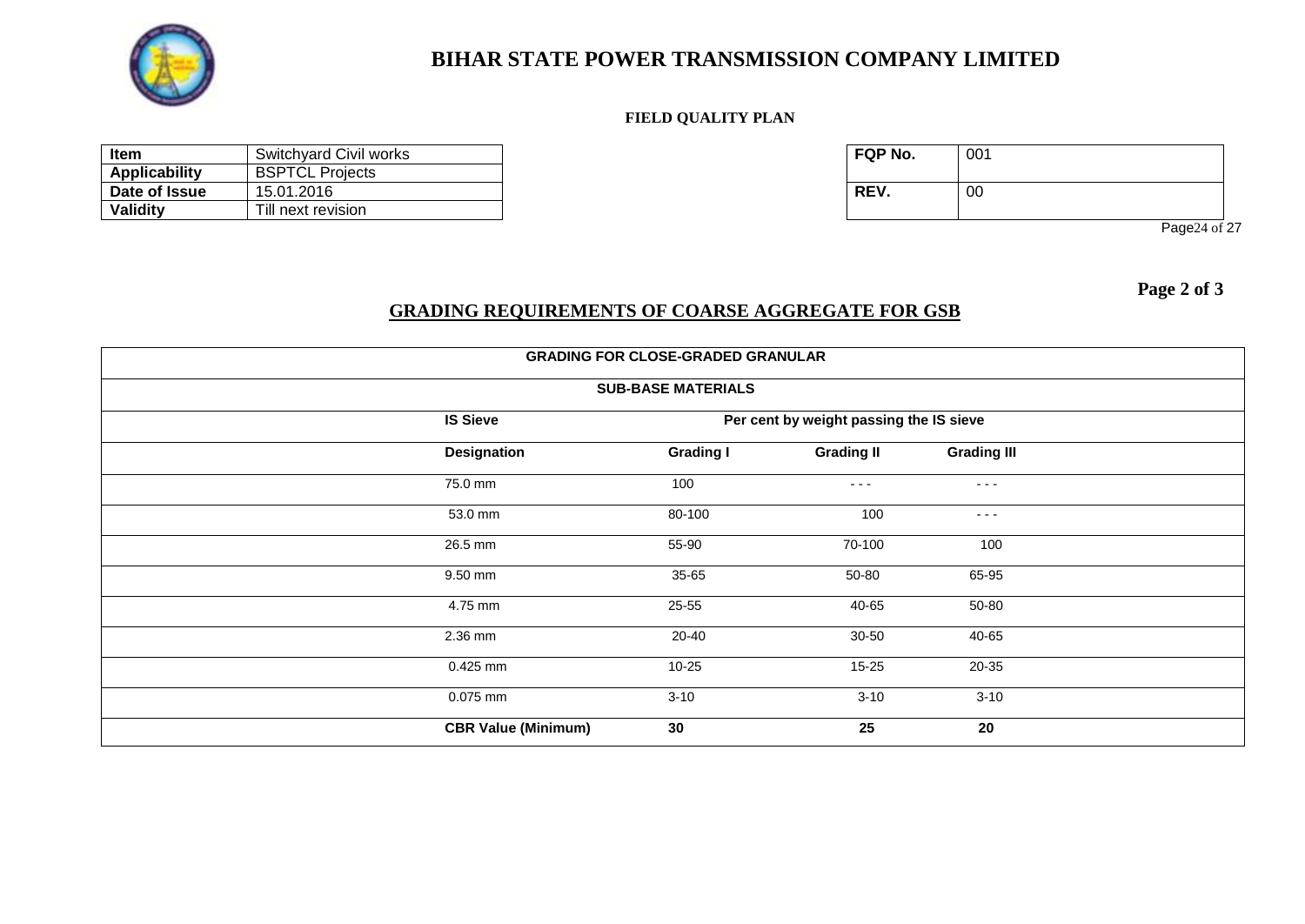

#### **FIELD QUALITY PLAN**

| <b>Item</b>          | Switchyard Civil works | <b>FQP No.</b> | 001 |
|----------------------|------------------------|----------------|-----|
| <b>Applicability</b> | <b>BSPTCL Projects</b> |                |     |
| Date of Issue        | 15.01.2016             | <b>REV.</b>    | 00  |
| Validity             | Till next revision     |                |     |

| FQP No. | 001 |
|---------|-----|
| REV.    | 00  |

Page25 of 27

|                           | <b>SUB-BASE MATERIALS</b> |                                         |                    |  |
|---------------------------|---------------------------|-----------------------------------------|--------------------|--|
| <b>IS Sieve</b>           |                           | Per cent by weight passing the IS sieve |                    |  |
| <b>Designation</b>        | <b>Grading I</b>          | <b>Grading II</b>                       | <b>Grading III</b> |  |
| 75.0 mm                   | 100                       | $- - -$                                 | $- - -$            |  |
| 53.0 mm                   |                           | 100                                     | $- - -$            |  |
| 26.5 mm                   | 55-75                     | 50-80                                   | 100                |  |
| 9.50 mm                   |                           |                                         |                    |  |
| 4.75 mm                   | 10-30                     | 15-35                                   | 25-45              |  |
| 2.36 mm                   |                           |                                         |                    |  |
| 0.425 mm                  |                           |                                         |                    |  |
| 0.075 mm                  | $<$ 10                    | <10                                     | $<$ 10             |  |
| <b>CBR Value(Minimum)</b> | 30                        | 25                                      | 20                 |  |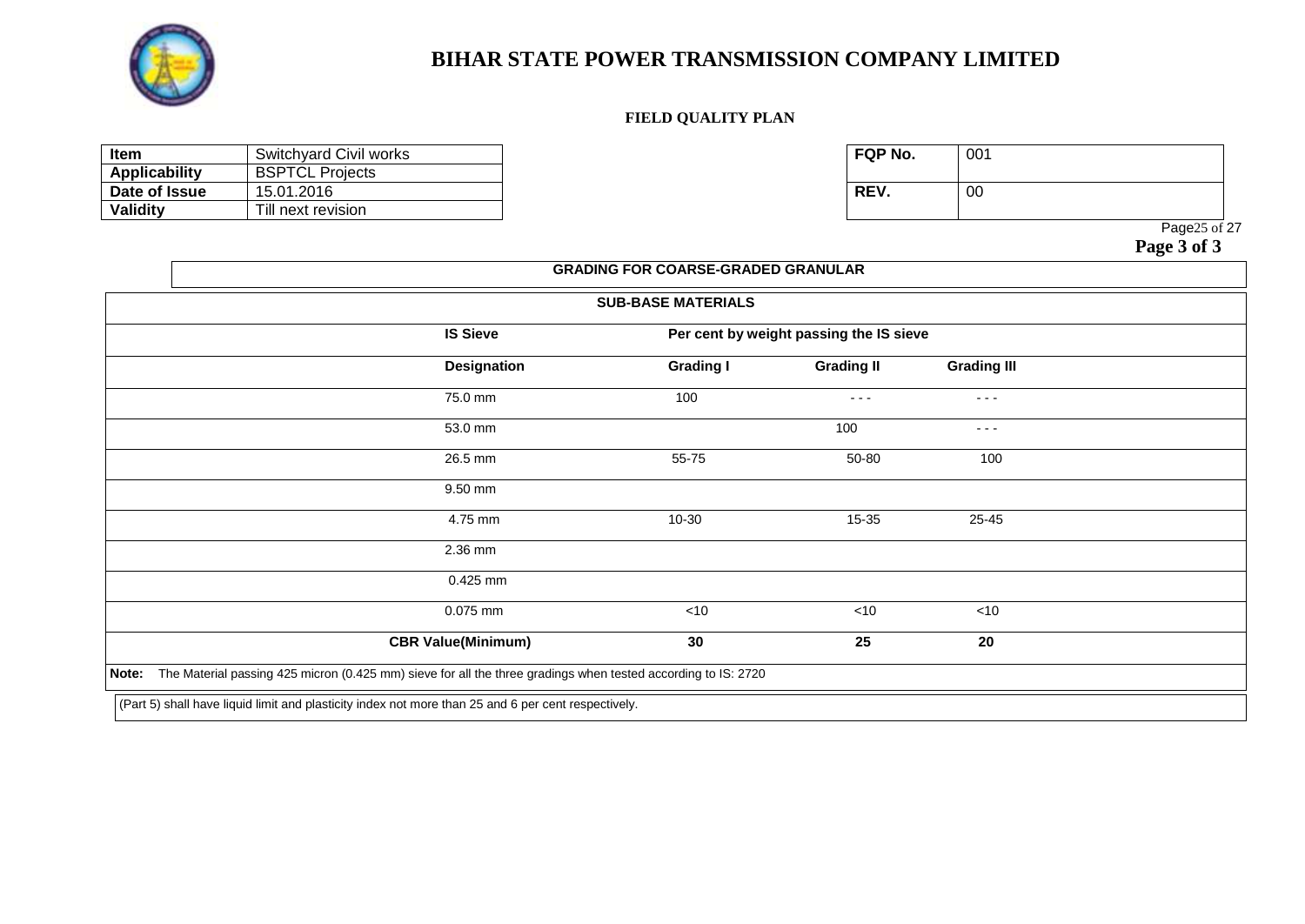

#### **FIELD QUALITY PLAN**

| <b>Item</b>   | Switchvard Civil works | FQP No. | 001 |
|---------------|------------------------|---------|-----|
| Applicability | <b>BSPTCL Projects</b> |         |     |
| Date of Issue | 15.01.2016             | REV.    | 00  |
| Validity      | Till next revision     |         |     |

| FQP No. | 001 |
|---------|-----|
| REV.    | 00  |

Page26 of 27

#### **Annexure-8**

#### **Requirement of grading of broken Burnt Brick Coarse aggregate**

| <b>IS Sieve Designation</b> | <b>Percent Passing</b> |
|-----------------------------|------------------------|
| <b>75 mm</b>                | <b>100</b>             |
| $37.5 \text{ mm}$           | 95-100                 |
| $19.0 \text{ mm}$           | $45 - 75$              |
| $4.75$ mm                   | $0 - 5$                |
|                             |                        |

### **General Notes:**

- 1) This Field Quality Plan is not to limit the supervisory checks which are otherwise required to be carried out during execution of work as per drawings/Technical specifications etc.
- 2) All materials under supply contract should have D.I. before they are erected.
- 3) Contractor shall be responsible for implementing/documenting the FQP. Documents shall be handed over by the contractor to BSPTCL after the completion of the work.
- 4) Project incharge means over all incharge of work. Site Incharge means incharge of the Site. Site Engr means incharge of the section.
- 5) In case of deviation the approving authority will be one step above the officer designated for acceptance in this quality plan subject to minimum level of Site incharge.
- 6) Acceptance criteria and permissible limits for tests are indicated in the Annexures. However for further details/tests BSPTCL specification and relevant Indian standards shall be referred.
- 7) Tests as mentioned in this FQP shall generally be followed. However E.I.C. reserves the right to order additional tests wherever required necessary at the cost of the agency.
- 8) All counter checks/tests by BSPTCL shall be carried out by BSPTCL's officials' at least at the level of Site. Engr.
- 9) The authorized dealer means the dealer whose names are listed in the main producer's web site or certified by the main producers.
- 10) Accepting Authority for testing Laboratory shall be BSPTCL-HQ.